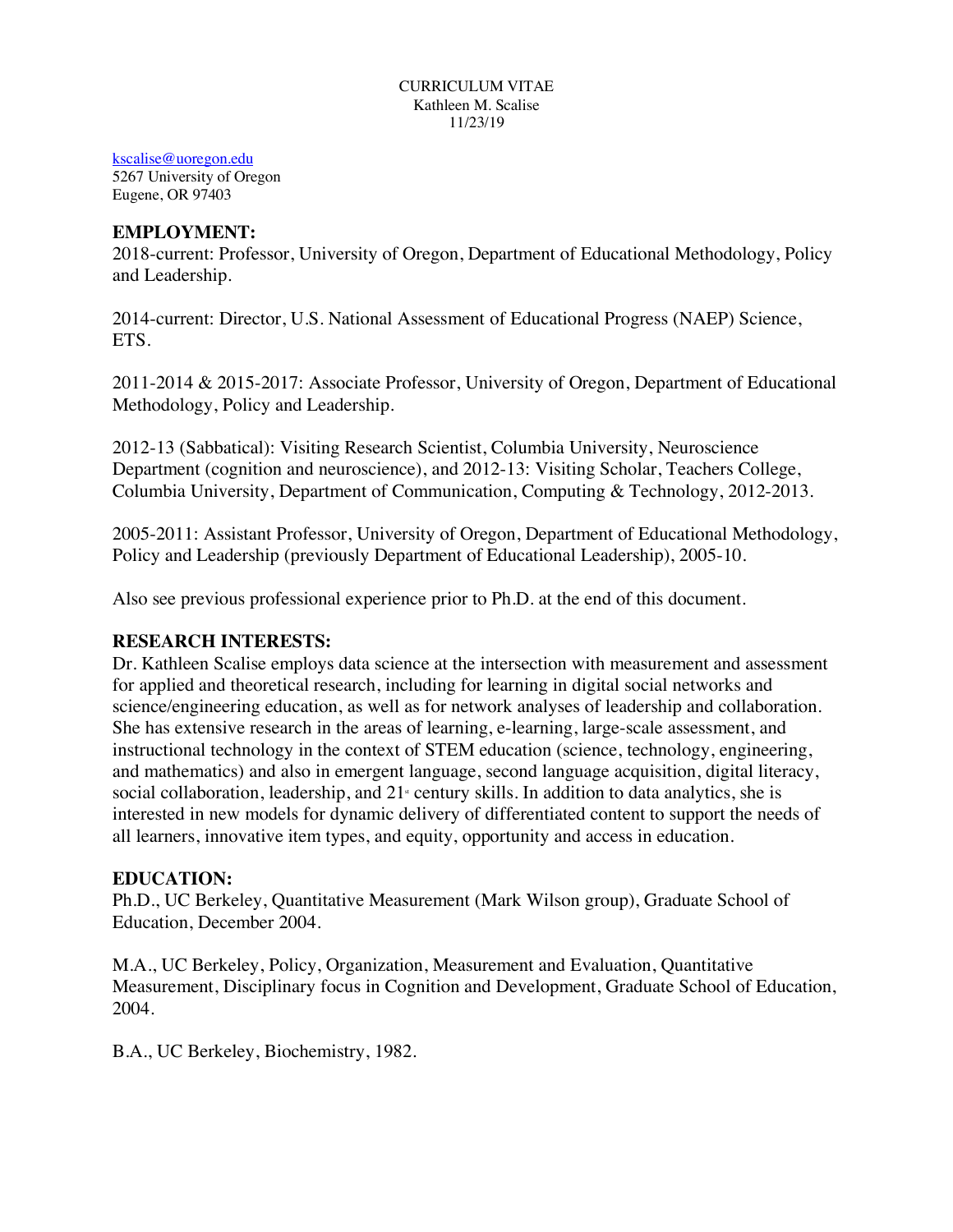### **PEER-REVIEWED JOURNAL PAPERS:**

Scalise, K. (in preparation). Text mining TED talks for choice inventory at scale: Development and analysis of new media StrengthsFinder*, International Journal of Data Science.*

Scalise, K, Wilson, M., Gochyyev, P. (prepared, to be submitted). A taxonomy of critical dimensions in learning analytics: Some key elements for interpretation of data, *AERA Open Special Topic Submission: Educational Data Science*.

Arslan, B., Gong, T., Jiang, Y., Agard, C., Keehner, M., Scalise, K., Feng, G., Dion, G., Ackley, J. (submitted, in review). Big process data in action in educational data science, Assessing fourth-graders' scientific inquiry practices, *Journal of Research in Science Teaching.*

- 29. Chen, C.-Y., Squires, J., & Scalise, K. (accepted). Evaluating the dimensionality and psychometric properties of a social-emotional screening instrument using multidimensional item response theory, *Infants and Young Children.*
- 28. De Boeck, P. & Scalise K. (2019). Collaborative problem solving: Processing time, actions, and performance. Frontiers in Psychology 10: 1280, Section: Educational Psychology. Research Topic Title: Advancements in Technology-Based Assessment: Emerging Item Formats, Test Designs, and Data Sources, https://doi.org/10.3389/fpsyg.2019.01280.
- 27. Scalise, K., Douskey, M., Stacy, A. (2018). Measuring learning gains and examining implications for student success in STEM, *Higher Education Pedagogies, 3*(1), 10-22.
- 26. Wilson, M, Scalise, K., and Gochyyev, P. (2018). Domain modelling for advanced learning environments: the BEAR Assessment System Software, *Educational Psychology*, July 24 (early release), https://doi.org/10.1080/01443410.2018.1481934.
- 25. Scalise, K., Irvin, P.S., Alresheed, F., Yim, H., Park, S., Landis, B., Meng, P., Kleinfelder, B., Halladay, L., Partsafas, A. (2018). Accommodations in computer-based, interactive assessment tasks: Promising practices for enhancing accessibility for students with disabilities, *Journal of Special Educational Technology (JOSET),*  https://doi.org/10.1177/0162643418759340.
- 24. Scalise, K., & Clarke-Midura, J. (2018). The many faces of scientific inquiry: Effectively measuring what students do and not only what they say, *Journal of Research in Science Teaching, 55*: 1469–1496, https://doi.org/10.1002/tea.21464.
- 23. Wilson, M., Scalise, K., Gochyyev, P. (2017). Modeling data from collaborative assessments: Learning in digital interactive social networks, *Journal of Educational Measurement*, *54*(1), 85-102.
- 22. Scalise, K. (2017). Hybrid measurement models for technology-enhanced assessments through mIRT-bayes, *International Journal of Statistics and Probability*, *6*(3), 168-182.
- 21. Scalise, K. (2016). Student collaboration and school educational technology: Technology integration practices in the classroom. *Journal on School Educational Technology*, *11*(4), 39- 49.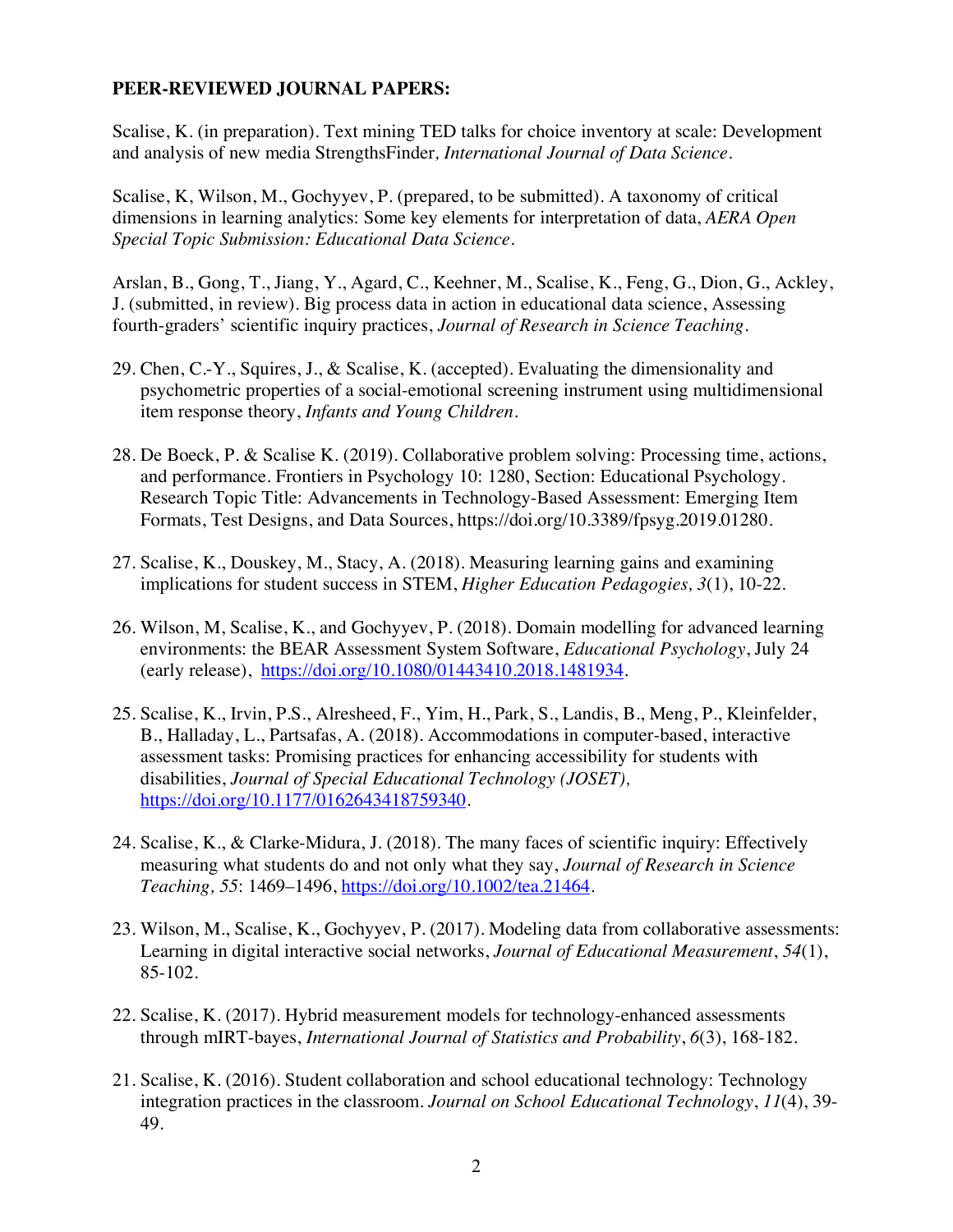- 20. Wilson, M., Scalise, K., & Gochyyev, P. (2016). Assessment of learning in digital interactive social networks: A learning analytics approach. *Online Learning Journal*, *20*(2), DOI: http://dx.doi.org/10.24059/olj.v20i2.799.
- 19. Wilson, M., Scalise, K., & Gochyyev, P. (2015). Rethinking ICT literacy: From computer skills to social network settings. *Thinking Skills and Creativity,* Issue on 21st century skills: International advancements and recent developments, *18*: 65-80.
- 18. Scalise, K., & Allen, D. (2015). Use of open-source software for adaptive measurement: Concerto as an R-based computer adaptive development and delivery platform. *British Journal of Mathematical and Statistical Psychology*, *68*(3), 478-496, DOI:10.1111/bmsp.12057.
- 17. Claesgens, J., Daubenmire, P., Scalise, K., Balicki, S., Gochyyev, P., & Stacy, A. M. (2014). What does a student know who earns a top score on the advanced placement chemistry exam? *The Journal of Chemical Education, 91*(4), 472-479.
- 16. Claesgens, J., Scalise, K., and Stacy, A. (2013). Mapping student understanding in chemistry: The perspectives of chemists. *Educación Química*, Emergent Topics Chemistry Education, *24*(4), 407-415.
- 15. Scalise, K. (2011). Crowdsourcing and education with relation to the knowledge economy. *International Journal of Web-Based Learning and Teaching Technologies, 6*(3), 1-13.
- 14. Scalise, K., Timms, M., Moorjani, A., Clark, L., Holtermann, K., & Irvin, P. S. (2011). Student learning in science simulations: Design features that promote learning gains. *Journal of Research in Science Teaching*, *48*(9), 1050-1078.
- 13. Wilson, M., & Scalise, K. (2011). The nature of assessment systems to support changes in practice. *E-Learning and Digital Media*, *8*(2), 121-132.
- 12. Scalise, K., Madhyastha, T., Minstrell, J., & Wilson, M. (2010). Improving assessment evidence in e-learning products: Some solutions for reliability. *International Journal of Learning Technology*, Special Issue: Assessment in e-Learning, 5(2), 191-208.
- 11. Claesgens, J., Scalise, K., Wilson, M., & Stacy, A. (2009). Mapping student understanding in chemistry: The perspectives of chemists. *Science Education*, *93*(1), 56-85.
- 10. Scalise, K. (2009). New electronic technologies for facilitating differentiated instruction. *Journal on School Educational Technology, 4*(4), 39-45.
- 9a. Scalise, K., Cheng, N. Y., & Oskui, N. (2009). Rasch family models in e-learning: Analyzing architectural sketching with a digital pen. *Journal of Applied Measurement*, *10*(3), 281-295. AND (similar content appearing in two versions, at shared request of journal editors)
- 9b. Scalise, K., Cheng, N. Y., & Oskui, N. (accepted, see proofs). Rasch family models in e-Learning: Analyzing architectural sketching with a digital pen. *Advances in Rasch Measurement*, *2*(1).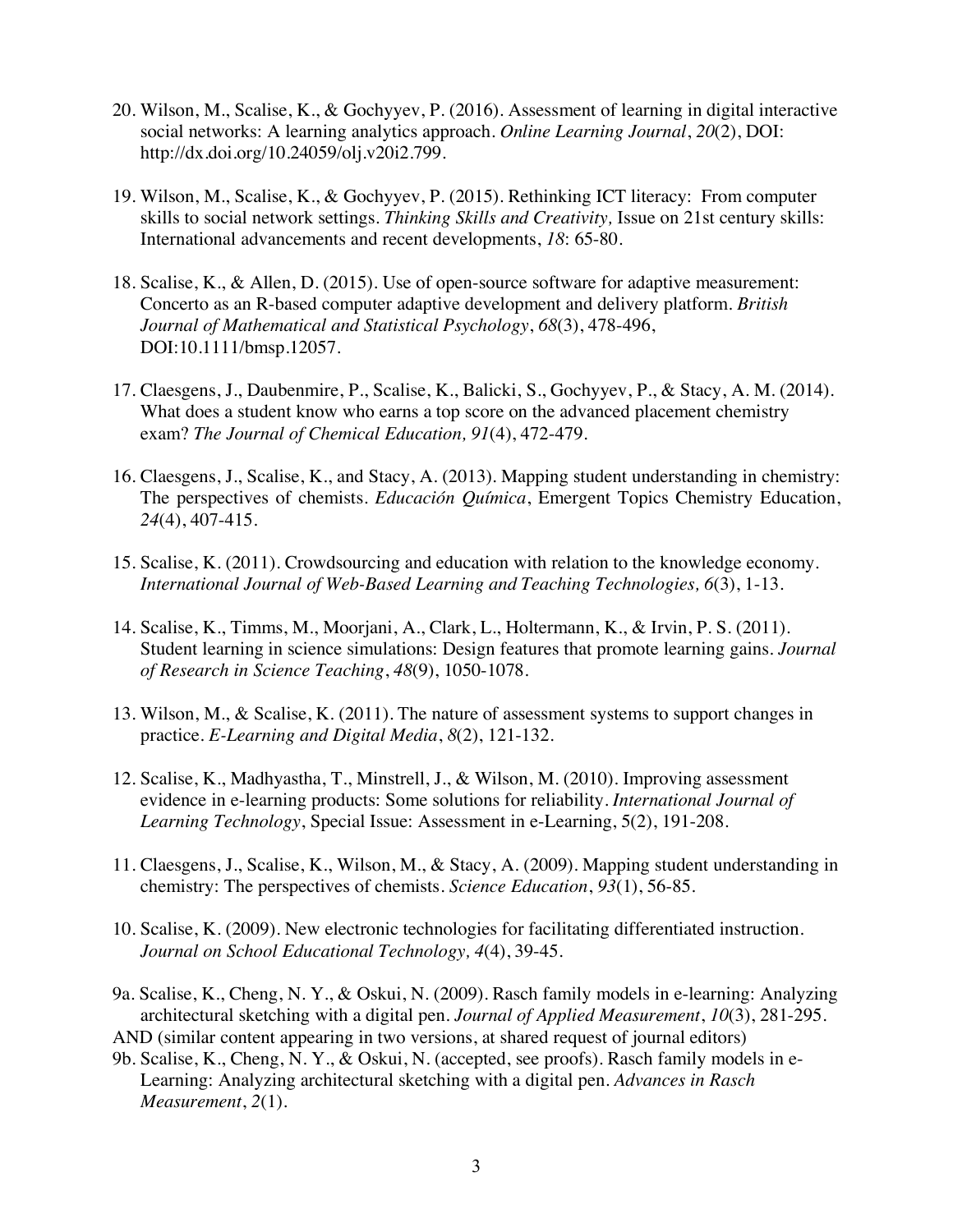- 8. Claesgens, J., Scalise, K., Wilson, M., & Stacy, A. (2008). Assessing student understanding in and between courses for higher education: An example of an approach. *Assessment Update*, *20*(5), 6-8.
- 7. Watanabe, M., Nunes, N., Mebane, S., Scalise, K., & Claesgens, J. (2007). "Chemistry for all, instead of chemistry just for the elite:" Lessons learned from detracked chemistry classrooms. *Science Education*, *91*(5), 683-709.
- 6. Scalise, K. (2007b). Differentiated e-learning: Five approaches through instructional technology. *International Journal of Learning Technology*, *3*(2), 169-182.
- 5. Scalise, K. (2007a). Differentiated e-Learning: What it is and five approaches. *Journal of Educational Technology*, *4*(1), 24-28.
- 4. Scalise, K., Bernbaum, D. J., Timms, M. J., Harrell, S. V., Burmester, K., Kennedy, C. A., & Wilson, M. (2007). Adaptive technology for e-learning: Principles and case studies of an emerging field. *Journal of the American Society for Information Science and Technology*, *58*(14), 001-015.
- 3. Wilson, M., & Scalise, K. (2006). Assessment to improve learning in higher education: The BEAR Assessment System. *Higher Education*, *52*, 635-663.
- 2. Scalise, K., Claesgens, J., Wilson, M., & Stacy, A. (2006). Contrasting the expectations for student understanding of chemistry with levels achieved: A brief case-study of student nurses. *Chemistry Education Research and Practice*, The Royal Society of Chemistry, *7*(3), 170-184.
- 1. Scalise, K., & Gifford, B. R. (2006). Computer-based assessment in e-learning: A framework for constructing "Intermediate Constraint" questions and tasks for technology platforms. *Journal of Teaching, Learning and Assessment*, *4*(6).

## **BOOKS**

- 3. Wilson, M., Scalise, K., and Gochyyev, P. (proposal accepted, manuscript in preparation). *Assessment and Teaching of 21st Century Skills: The Intersection of Measurement and Learning Analytics*. Cham, Switzerland: Springer Nature.
- 2. Scalise, K., & Felde, M. (2017). *Why neuroscience matters in the classroom: Principles of brain-based instructional design for teachers*. Columbus, OH: Pearson, Prentice Hall.
- 1. Scalise, K. (2009). *Toward a theoretical basis for dynamically driven content: Computermediated environments and personalised e-learning*. Köln, Germany: Lambert Academic Publishing.

### **REFEREED BOOK CHAPTERS: Invited book chapters in individual book volumes**

14. Wilson, M., Scalise, K., & Gochyyev, P. (2018). Issues Arising in the Context of ICT Literacy Assessment, In Griffin, P., Wilson, M. & Care, E. (Eds.), *Assessment and teaching of 21st century skills, Volume 3 – research & applications*. Dordrecht: Springer.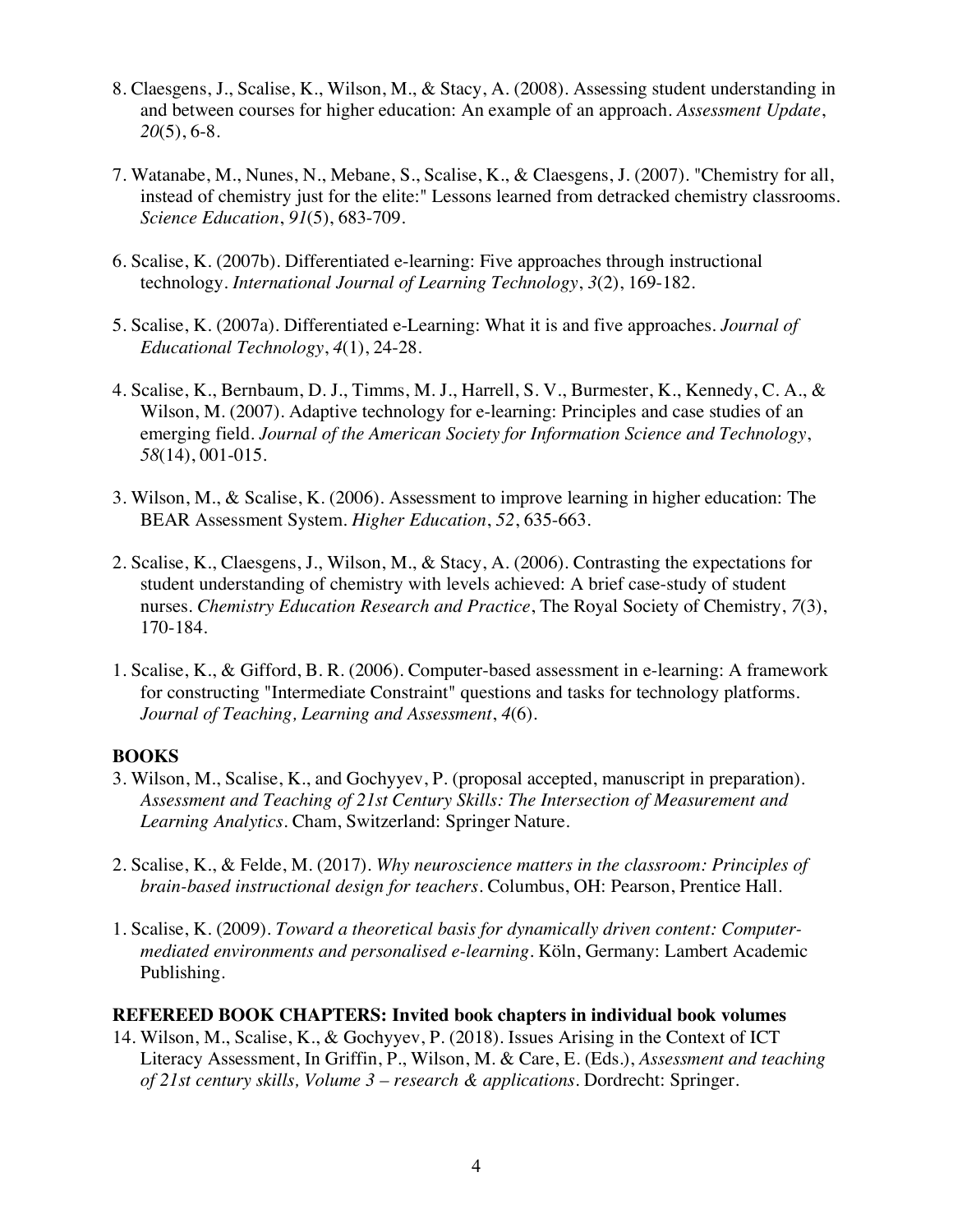- 13. Scalise, K. (2018). Next Wave for Integration of Educational Technology into the Classroom: Collaborative Technology Integration Planning Practices, In Griffin, P., & Care, E. (Eds.), *Assessment and teaching of 21st century skills, Volume 3 – research & applications*. Dordrecht: Springer.
- 12. Wilson, M., Scalise, K., & Gochyyev, P. (2018). ICT Literacy in Digital Networks, In Griffin, P., Wilson, M. & Care, E. (Eds.), *Assessment and teaching of 21st century skills, Volume 3 – research & applications*. Dordrecht: Springer.
- 11. Wilson, M., Scalise, K., & Gochyyev, P. (2018). ICT literacy as a 21<sup>*x*</sup> century skill: Learning in Digital Networks with Agile Development approaches. In R. W. Lissitz & H. Jiao (Eds.), *Technology enhanced innovative assessment: Development, modeling, and scoring from an interdisciplinary perspective*. Charlotte, NC: Information Age Publisher.
- 10. Scalise, K., Mustafic, M., & Greiff, S. (2016). Dispositions for collaborative problem solving. In S. Kuger, E. Klieme, N. Jude & D. Kaplan (Eds.), *Assessing context of learning world-wide (Methodology of educational measurement and assessment series)*. Dordrecht: Springer.
- 9. Wilson, M., & Scalise, K. (2016). Learning analytics: Negotiating the intersection of measurement technology and information technology. In J. M. Spector, B. B. Lockee  $\& M$ . D. Childress (Eds*.), Learning, design, and technology. An international compendium of theory, research, practice, and policy.* Dordrecht: Springer.
- 8. Wilson, M., & Scalise, K. (2014). Assessment of Learning in Digital Networks. In Griffin, P., Wilson, M. & Care, E. (Eds.), *Assessment and teaching of 21st century skills, Volume 2 methods & approaches*. Dordrecht: Springer.
- 7. Scalise, K., & Wilson, M. (2012). Measurement principles for gaming. In D. Ifenthaler (Ed.), *Assessment in game-based learning: Foundations, innovations, and perspectives*: Springer.
- 6. Wilson, M., Bejar, I., Scalise, K., Templin, J., Wiliam, D., & Torres Irribarra, D. (2012). Perspectives on methodological Issues. In P. Griffin, B. McGaw & E. Care (Eds.), *Assessment and teaching of 21st century skills, Volume 1*. Dordrecht; New York: Springer.
- 5. Scalise, K., & Ketterlin-Geller, L. R. (2011). Reciprocal Leading: Improving Instructional Designs in E-Learning. In I. Lovric (Ed.), *E-Learning: InTech*.
- 4. Scalise, K. (2011). Creating innovative items and test forms. In B. Lissitz & H. Jiao (Eds.), *Computers and their impact on state assessment: Recent history and predictions for the future*. Charlotte, NC: Information Age Publishing.
- 3. Scalise, K. (Jan. 2007). Differentiated e-Learning: What it is and five approaches. *Electronic Chapter, EDUCAUSE Information Resources Library*, from https://net.educause.edu/ir/library/pdf/CSD4903.pdf

.

2. Scalise, K., & Wilson, M. (2006). Analysis and comparison of automated scoring approaches: Addressing evidence-based assessment principles. In D. M. Williamson, I. J. Bejar & R. J. Mislevy (Eds.), *Automated scoring of complex tasks in computer based testing.* (Topics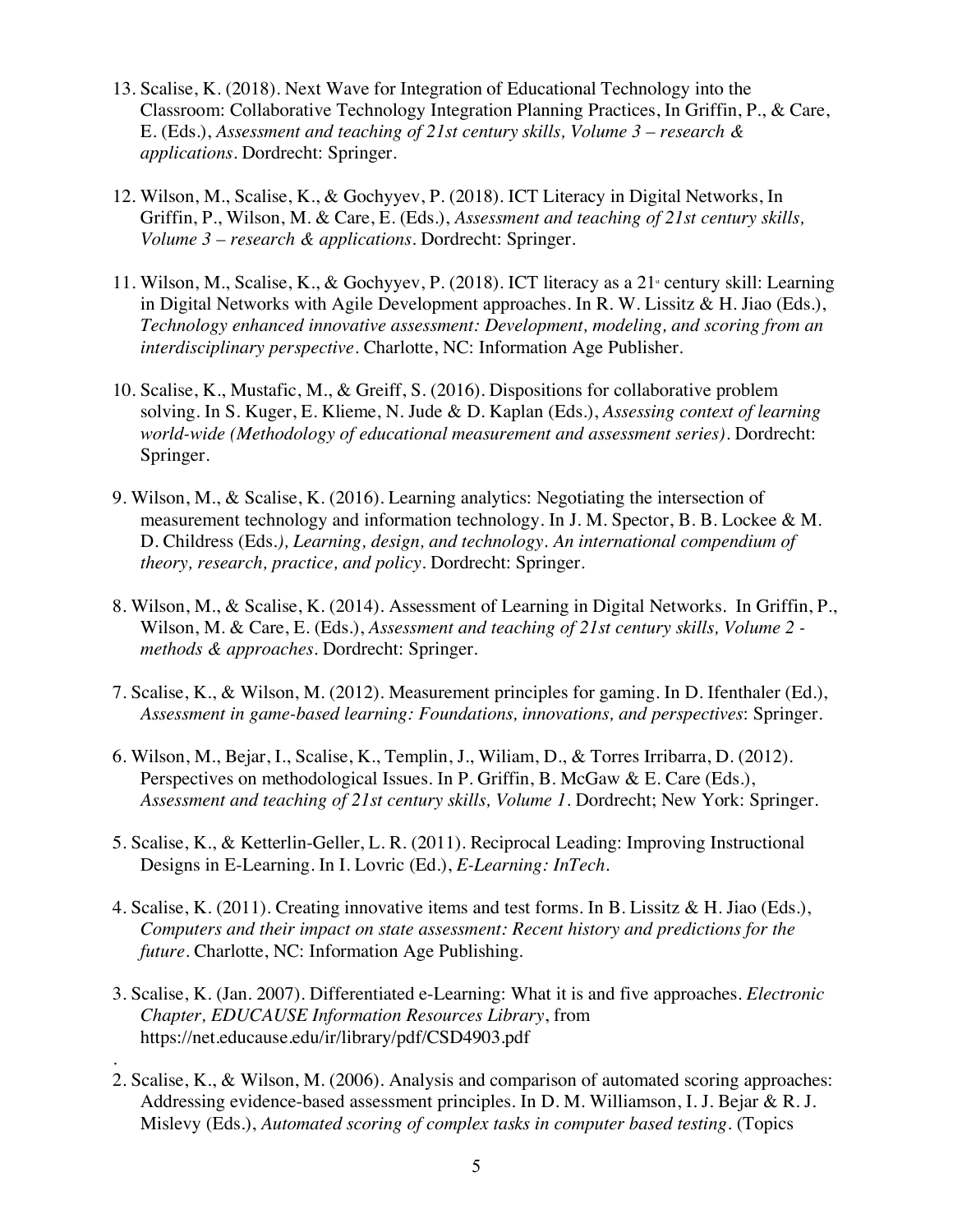covered: Human scoring, rule-based methods, linear regression, testlet response theory, latent semantics, neural networks, Bayesian networks). Mahwah, NJ: Lawrence Erlbaum Associates, Inc.

1. Wilson, M. & Scalise, K. (2003), Reporting progress to parents and others: Beyond grades, *Everyday assessment in the science classroom*, Eds. Atkin, M. & Coffey, J., NSTA Science Educator's Essay Collection Series, National Science Teachers Association Press: Arlington, VA.

## **REFEREED COMMISSIONED WHITE PAPERS**

- 2. Scalise, K. (2014). Assessment system design options for the Next Generation Science Standards (NGSS): Reflections on some possible design approaches. White Paper in K-12 Series, K-12 Center at ETS, Princeton, NJ.
- 1. Scalise, K. (2012). Using technology to assess hard-to-measure constructs in the CCSS and to expand accessibility. White Paper in K-12 Series, Invitational Research Symposium on Technology Enhanced Assessments, ETS, Washington, DC. Retrieved from http://www.k12center.org/events/research\_meetings/tea.html.

## **PEER-REVIEWED JOURNALS: POLICY PERSPECTIVES/COMMENTARIES**

- 2. Scalise, K. (2016). Intellectual capital in the context of STEM assessment, *Measurement: Interdisciplinary Research and Perspectives, 14*(4), pp. 156–157.
- 1. Scalise, K. (Aug. 2012). Science learning and instruction: Taking advantage of technology to promote knowledge integration, *Science Education, 96*(6), 1136-1138.

### **SOFTWARE & TECHNOLOGY DEVELOPMENT PROJECTS:**

- 18. Explanatory Item Response Modeling of Reading Comprehension Assessment (Instruments & Analysis), Dissertation Project, Sunhi Park with Kathleen Scalise (in progress for completion in FY2019).
- 17. English Learners and Outcomes of Reading Passage Context Personalization (Instruments & Analysis), Dissertation Project, Deb Adkins with Kathleen Scalise (in progress for completion in FY2019).
- 16. Is CS for All Learners? Investigating the Intersection of English Learner and Computer Science Instruction, (Instruments & Analysis), Dissertation Project, Andrea Partsafas with Kathleen Scalise (in progress for completion in FY2018).
- 15. National Assessment of Educational Progress (NAEP) Interactive Computer Tasks (Science Education Scenario-based Tasks) and Hybrid Hands-on Tasks (Hands-on Laboratory Tabletop Tasks with Tablet Support), ETS for National Center for Education Statistics (http://nces.ed.gov/nationsreportcard/); PI for University of Oregon, 2013-14; 2015-current.
- 14. Second Language Acquisition and Emergent Language assessment, no walls between classrooms for native speakers and emergent speakers, ATC21S "Second Language Chat" international assessment, Cisco, Intel & Microsoft sponsored, PI for U. Oregon with UC Berkeley and Univ. of Melbourne leads (2011-still currently publishing on ATC21S analyses and results).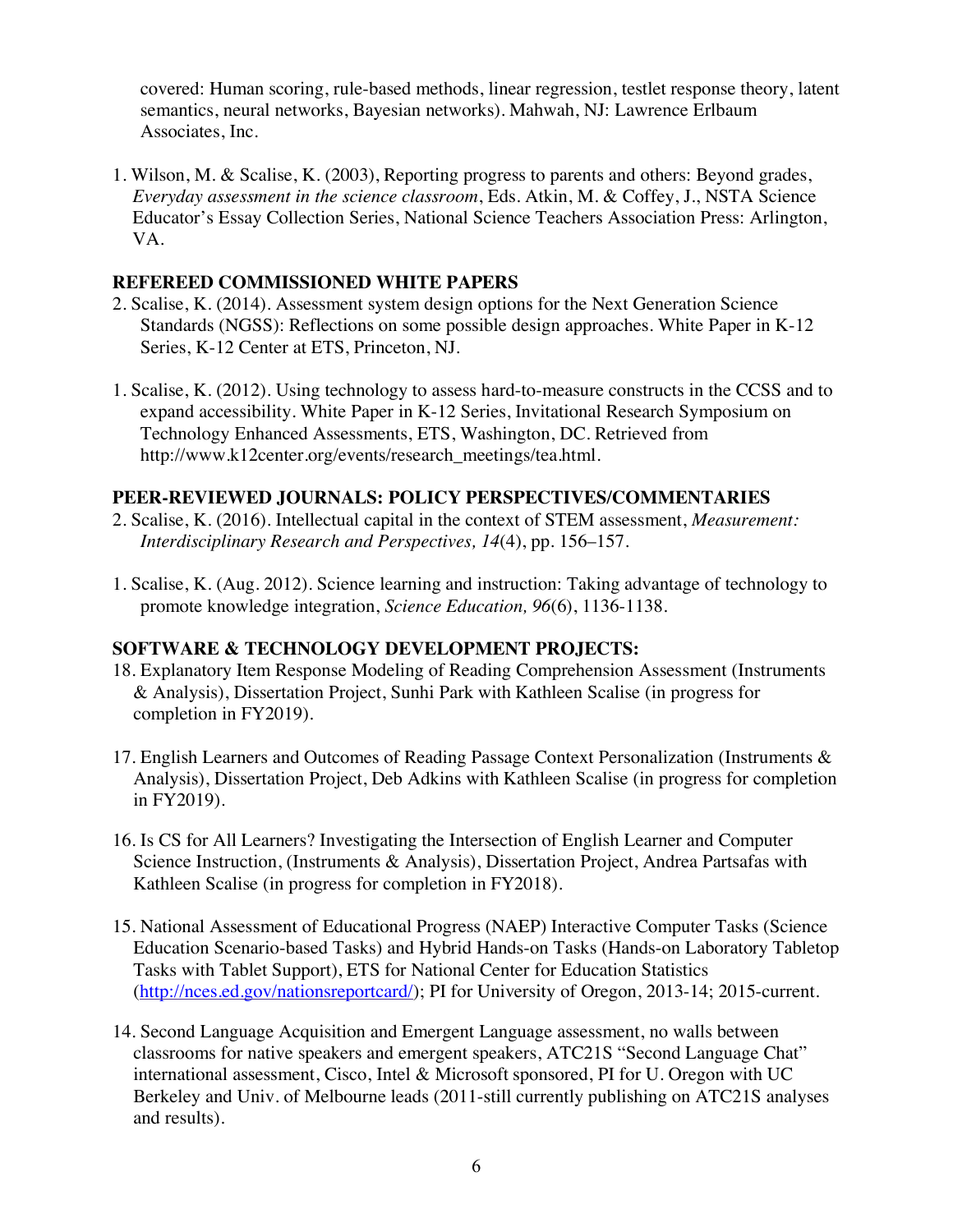- 13. English Language Arts assessment, poetry passages, graphic organizers and ELA strategies individually and in collaboration, ATC21S "Webspiration" international assessment, Cisco, Intel & Microsoft sponsored, Cisco, Intel & Microsoft sponsored, PI for U. Oregon with UC Berkeley and Univ. of Melbourne leads (2011-still currently publishing on ATC21S analyses and results).
- 12. Science and Mathematics assessment, information foraging, scientific inquiry and mathematics simulation in collaborative teams, ATC21S "Arctic Trek" international assessment, Cisco, Intel & Microsoft sponsored, PI for U. Oregon with UC Berkeley and Univ. of Melbourne leads (2011-still currently publishing on ATC21S analyses and results).
- 11. Digital Open-Source Assessment Objects, Intermediate Constraint Taxonomy, University of Oregon, available at http://pages.uoregon.edu/kscalise/taxonomy/taxonomy.html, 2011-2014.
- 10. One-Goal School Improvement Plans Scholar's Bank, University of Oregon, Knight Library, available at https://scholarsbank.uoregon.edu/xmlui/handle/1794/10088, 2010-2014.
- 9. Vocabulary Gains (Instruments & Analysis), *Developing the English Language Vocabulary of Native Korean-Speaking Students through Guided Language,* Dissertation Project, Sarah Hahn with Kathleen Scalise.
- 8. Language Gains (Instruments & Analysis), *Synchronous Computer Mediated Communication and Second Language Proficiency,* Dissertation Project, Carlos Sequeria with Kathleen Scalise.
- 7. Formative Assessment Delivery System (FADS), a computerized system that allows classroom teachers to design, develop, and deliver formative assessments and to monitor and report student progress within an interpretive context, http://bearcenter.berkeley.edu/project/formative-assessment-delivery-system-fads, BEAR Center, UC Berkeley, project co-director for 2008-2010.
- 6. ConstructMap, a graphical, menu-driven software package that combines a multidimensional IRT engine for estimating item and person parameters with tools for managing cross-sectional and longitudinal student response data and interpreting findings from such data, http://bearcenter.berkeley.edu/software/constructmap, BEAR Center, UC Berkeley, project co-director for 2008-2010.
- 5. Assessment Designer, Item Authoring Tool for Coherent Assessment, software development project with CTB-McGraw Hill (proprietary access only), BEAR Center, UC Berkeley, project co-director for 2008-2010.
- 4. Desired Results Developmental Profile Tech (DRDPTech), Software for the California Department of Education to assess school readiness for young children, http://bearcenter.berkeley.edu/project/california-department-educations-desired-resultsdevelopmental-profile-drdp, BEAR Center, UC Berkeley, project co-director for 2008-2010.
- 3. Cobra Valley (2005), Software for Computer Adaptive Instruction with Model-based Assessment in Serious Gaming, piloted at UC Berkeley's Lawrence Hall of Science for calibration of the parameters of the measurement models in the STEM software; field study of measures at San Francisco Unified School District.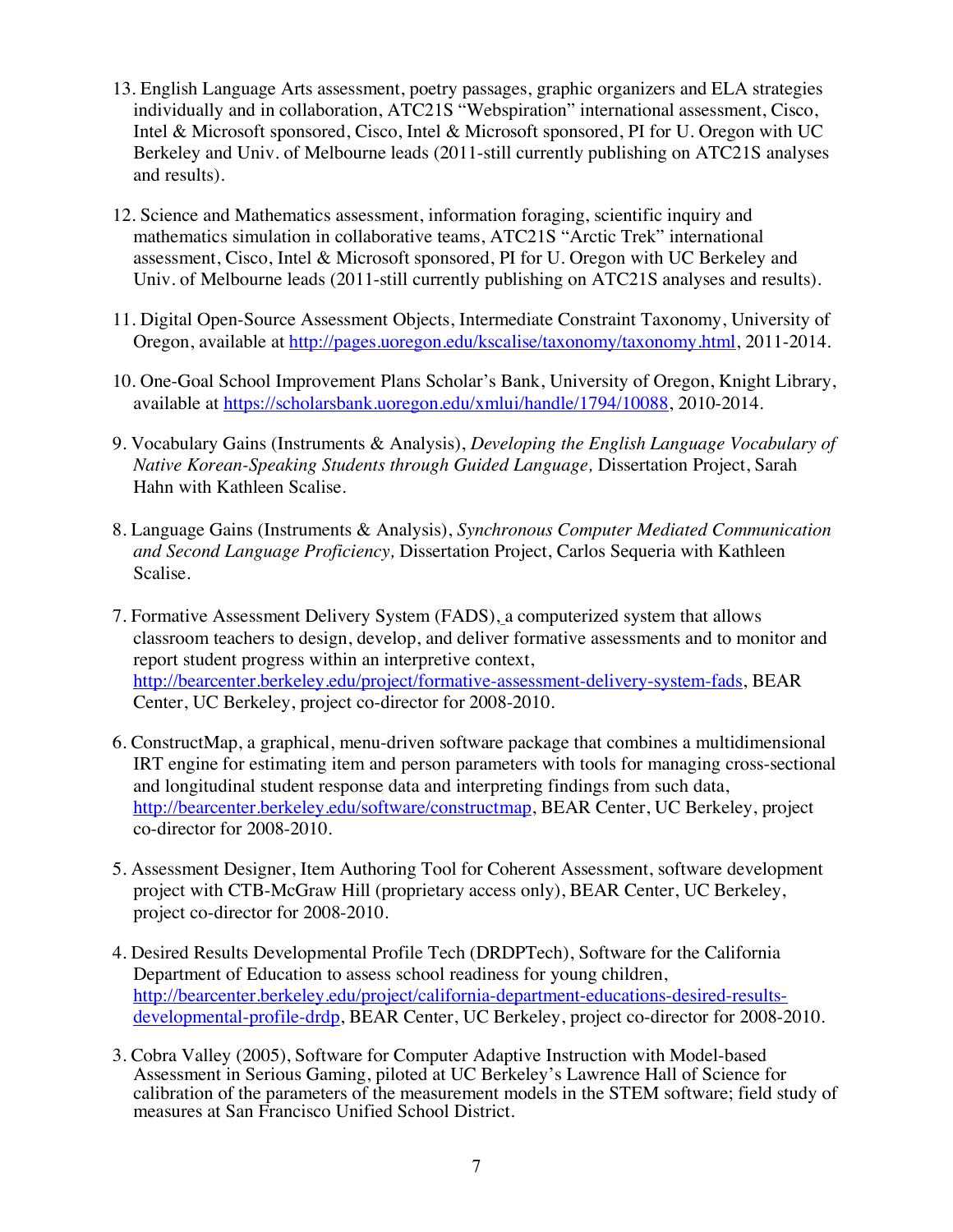- 2. ChemQuery Assessment System and Adaptive Smart Homework Tool (2004-05), Department of Chemistry, School of Education and Distributed Learning Workshop, under National Science Foundation Grant 014822-003, University of California, Berkeley.
- 1. Multimedia Courseware Development (1995-96), Adapting Courseware Delivery to Individual Students through Dynamic Learning: Approaches in Engineering, Statistics and Mathematics; Institutionen Ingenjörshögskolan, Högskolan i Borås, Sweden.

## **REPORTS**

- 6. National Research Council (2014). *Developing assessments for the next generation science standards*, Committee for the Report from the National Academies of Sciences, Committee on Developing Assessments of Science Proficiency in K-12, Board on Testing and Assessment and Board on Science Education, National Academy of Sciences. Editors: James W. Pellegrino, Mark R. Wilson, Judith A. Koenig, and Alexandra S. Beatty; Additional committee members for report: Richard M. Amasino, Edward H. Haertel, Joan Herman, Richard Lehrer, Scott F. Marion, Peter McLaren, Knut Neumann, William Penuel, Helen R. Quinn, Brian J. Reiser, Kathleen Scalise, Jerome M. Shaw, Nancy Butler Songer, Roberta Tanner, Catherine J. Welch.
- 5. ETS Design, Analysis and Report—DAR (2014-16, three reports), *Multi-year design plans for the NAEP science assessment,* Princeton, NJ.
- 4. Torres Irribarra, D., Scalise, K., Wilson, M., & Stanfield, D. (2010). *CTB/McGraw-Hill Assessment Designer report: Item authoring for coherent assessment*. Monterey, CA: CTB/McGraw-Hill.
- 3. Wilson, M., Scalise, K., Galpern, A., & Lin, Y.-H. (2009). *A guide to the formative assessment delivery system (FADS)*. Berkeley Evaluation and Assessment Research (BEAR) Report, UC Berkeley, Berkeley, California.
- 2. Scalise, K (2002). Assigned Principal Science Writer (one of three, with Roland Otto and Lynn Yarris), *Science Framework for California Public Schools: Kindergarten Through Grade Twelve* (Adopted by California State Board of Education 2/6/2002). "The Science Content Standards: High School Education, Physics, Chemistry, Biology/Life Sciences, Earth Sciences, Investigation and Experimentation," p. 159-257. Curriculum Frameworks and Instructional Resources Division, California Department of Education: Sacramento, CA.
- 1. Scalise, K. (2001). Assessment Instrument Report for "Living by Chemistry: Inquiry-Based Modules for High School," Assessment Report for Department of Chemistry & Lawrence Hall of Science, University of California, Berkeley, under National Science Foundation Grant #ESI-9730634.

List of STEM writing also available (science writing, technology, engineering, mathematics).

## **CONFERENCE PROCEEDINGS and PRESENTATIONS**

### *National*

59. Scalise, K. (2018). *Coherent systems design with performance assessment*, State Performance Assessment Learning Community, Stanford University, Stanford, CA.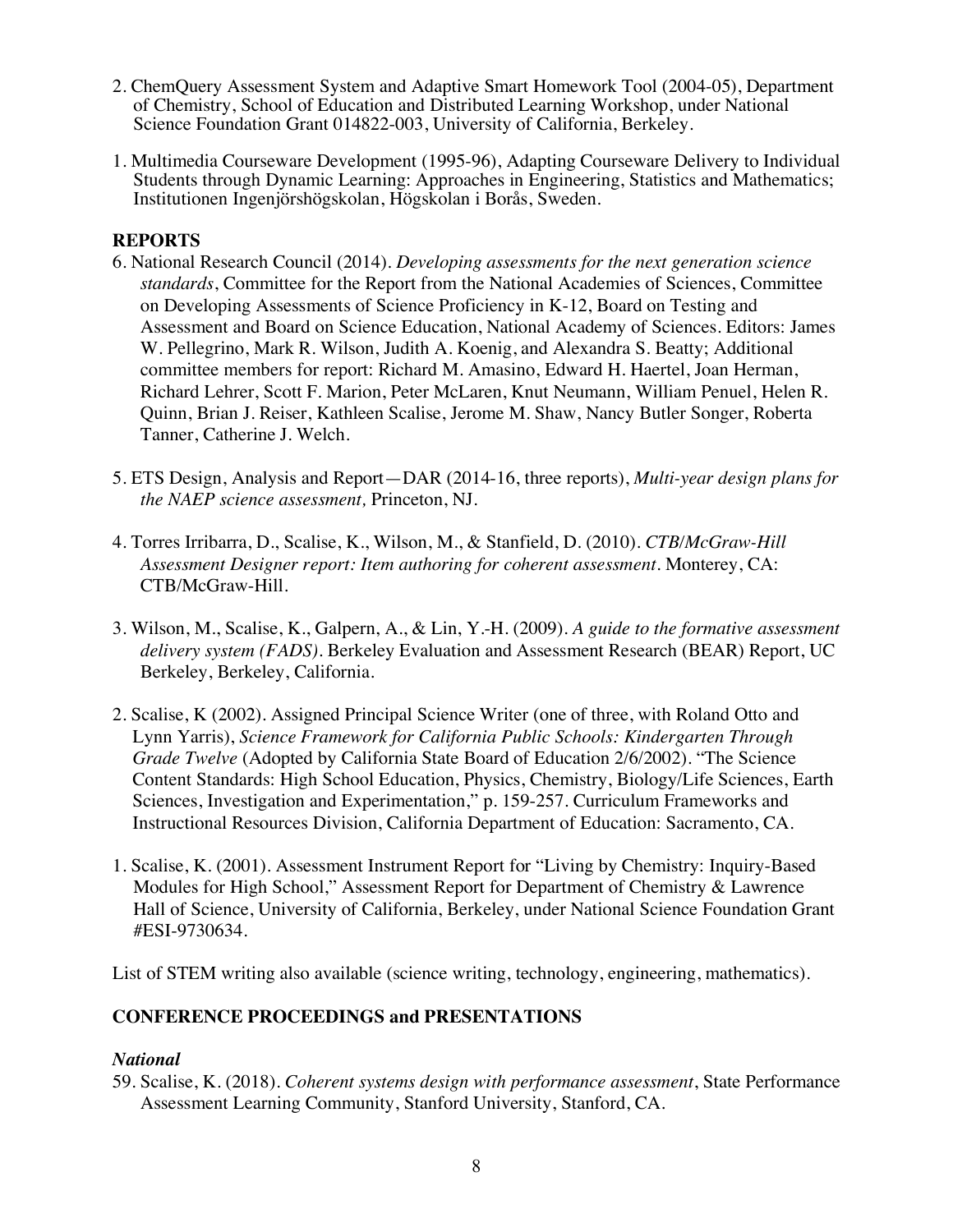- 58. Scalise, K., Stacy, A., & Douskey, M. (2018). *Measuring learning gains and examining implications for student success in STEM: A gender story in post-secondary first year chemistry*, 4th Biennial Network Gender & STEM Conference: Reimagining who does STEM and why through research, education, and action, Eugene, OR.
- 57. Scalise, K. (2018), *Process Data: The role of semi-structured & unstructured evidence*, 2018 National Council on Measurement in Education, New York, NY.
- 56. Scalise, K., & Felde, M. (2017). *Why neuroscience matters in the classroom,* "The Science of How We Learn" Conference, San Francisco, CA.
- 55. Scalise, K. (2017, Sept.). *Specifying the domain of the NGSS for assessment,* 2017 Reidy Interactive Lecture Series (RILS), Portsmouth, NH.
- 54. Scalise, K. (2017), *The ocean of data from classroom EdTech: Are psychometricians ready?*, 2017 National Council on Measurement in Education, Austin, TX.
- 53. Scalise, K. (2017). *Transitioning NAEP Science to a digitally based assessment*, *Discussion and demonstration of new digitally based assessments for the National Assessment of Educational Progress (NAEP)*, American Educational Research Association (AERA), San Antonio, TX.
- 52. Scalise, K. (2017). *Transitioning NAEP Science to a digitally based assessment*, *Discussion and demonstration of new digitally based assessments for the National Assessment of Educational Progress (NAEP)*, American Educational Research Association (AERA), San Antonio, TX.
- 51. Scalise, K. (2017). *NGSS large-scale assessment: Challenges and opportunities*, Science SCASS/TILSA, New Orleans, LA.
- 50. Scalise, K. (2016). *What makes an item "technology enhanced?* Technology-Enhanced Items and Assessment Environments, 2016 Center for Assessment Colloquium of The National Center for the Improvement of Educational Assessment, Boulder, CO.
- 49. Scalise, K. (2015). *Science modeling for assessment of content and practices together.* Symposium organized and chaired, and one session presented as main author at the 2015 CCSSO National Conference on Student Assessment, San Diego, CA.
- 48. Scalise, K. (2015). *Automated scoring in complex tasks through multidimensional item response theory and Bayes nets (mIRT-bayes), a hybridized measurement model.* The State of the Art in Automated Scoring of Science Inquiry Tasks. Paper presented at the American Educational Research Association (AERA), Chicago, IL.
- 47. Scalise, K. & Clarke-Midura, J. (2014*). mIRT-bayes as hybrid measurement model for technology-enhanced assessments*. Paper presented at the 2014 National Council on Measurement in Education, Philadelphia, PA.
- 46. Doorey, N. & Scalise, K. (2014), *Potential comprehensive science assessment system designs and their trade-offs,* Paper presented at the 2014 National Council on Measurement in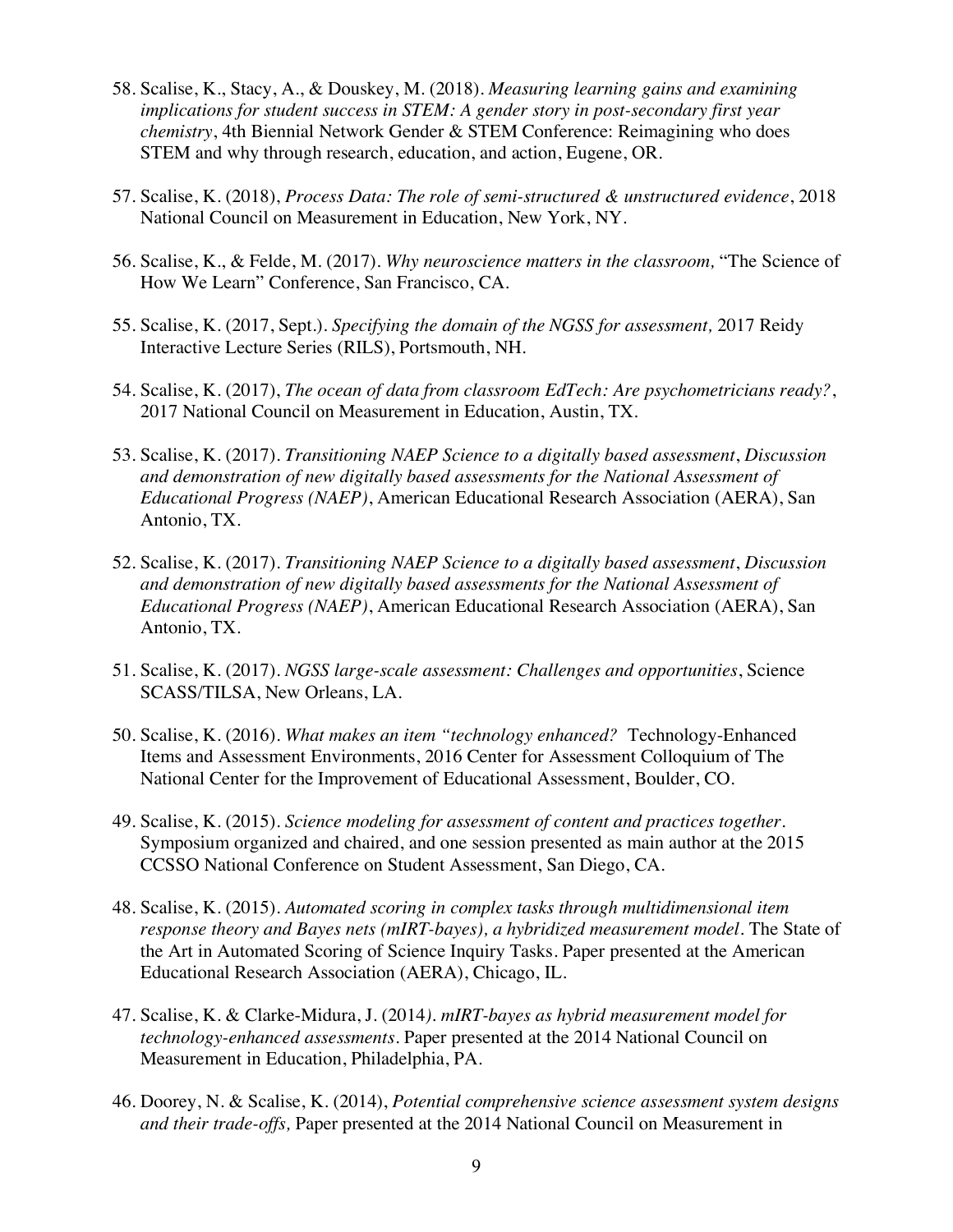Education, Philadelphia, PA.

- 45. Wilson, M. R., Scalise, K., & Gochyyev, P. (2014). *Assessing learning in digital networks, Perspectives from ATC21S*. Paper presented at the 2014 National Council on Measurement in Education, Philadelphia, PA.
- 44. Scalise, K. (2013). *NGSS Assessment System Designs: System design options*, Invitational Research Symposium on Technology Enhanced Assessments, Washington, DC.
- 43. Dede, C., Clarke-Midura, J., Scalise, K. (2013). *Virtual performance assessment and games: Potential as learning and assessment tools*. Presented at the Invitational Research Symposium on Science Assessment, Washington, DC.
- 42. Scalise, K. (2013). *Planning for transition: Evolution of next-generation assessment system designs to support ongoing improvements in measuring complex skills and constructs*, CCSSO National Conference on Student Assessment. Retrieved from https://ccsso.confex.com/ccsso/2013/web.
- 41. Scalise, K. (2012). *Process of designing tasks to assess 21st century skills: Introducing 'Z' design,* 2012 Annual Conference of the International Society of Technology in Education. Retrieved from http://atc21s.org/wp-content/uploads/2012/07/ISTE\_KScalise.pdf.
- 40. Wilson, M., & Scalise, K. (2012). *Measuring collaborative digital literacy*. Paper presented at the Invitational Research Symposium on Technology Enhanced Assessments, Washington, DC. http://www.k12center.org/events/research\_meetings/tea.html.
- 39. Scalise, K. (2012). *Technology-enhanced to interactive to immersive assessments: Measurement challenges & opportunities*. Irvine, CA: National Research Council (NRC), Board on Testing and Assessment (BOTA).
- 38. Wilson, M., & Scalise, K. (2012). *Assessment of learning in digital social networks*; Assessment of Technology-Based Collaboration Skills: Transforming Assessment for the 21st Century. Paper presented at the American Educational Research Association, Vancouver, Canada.
- 37. Scalise, K. (2011). *Considerations when combining information from multiple and innovative item formats for inferences about students' understanding*. 2011 Edward F. Reidy, Jr Interactive Lecture Series Invited Presentation, Using Multiple Measures to Enhance Validity and Reliability: Applications to school accountability, teacher evaluation, and instructional improvement, http://www.nciea.org/publications/RILS\_KS2011.pdf.
- 36. Scalise, K., & Wilson, M. (2011). *Innovative item types*. Smarter Balanced Consortium, http://www.k12.wa.us/smarter/.
- 35. Scalise, K. (2011). *Discussion on intermediate constraint taxonomy and automated scoring approaches,* Colloquium on Machine Scoring: Specification of Domains, Tasks/Tests, and Scoring Models, the Center for Assessment, May 25-26, 2011, Boulder, CO.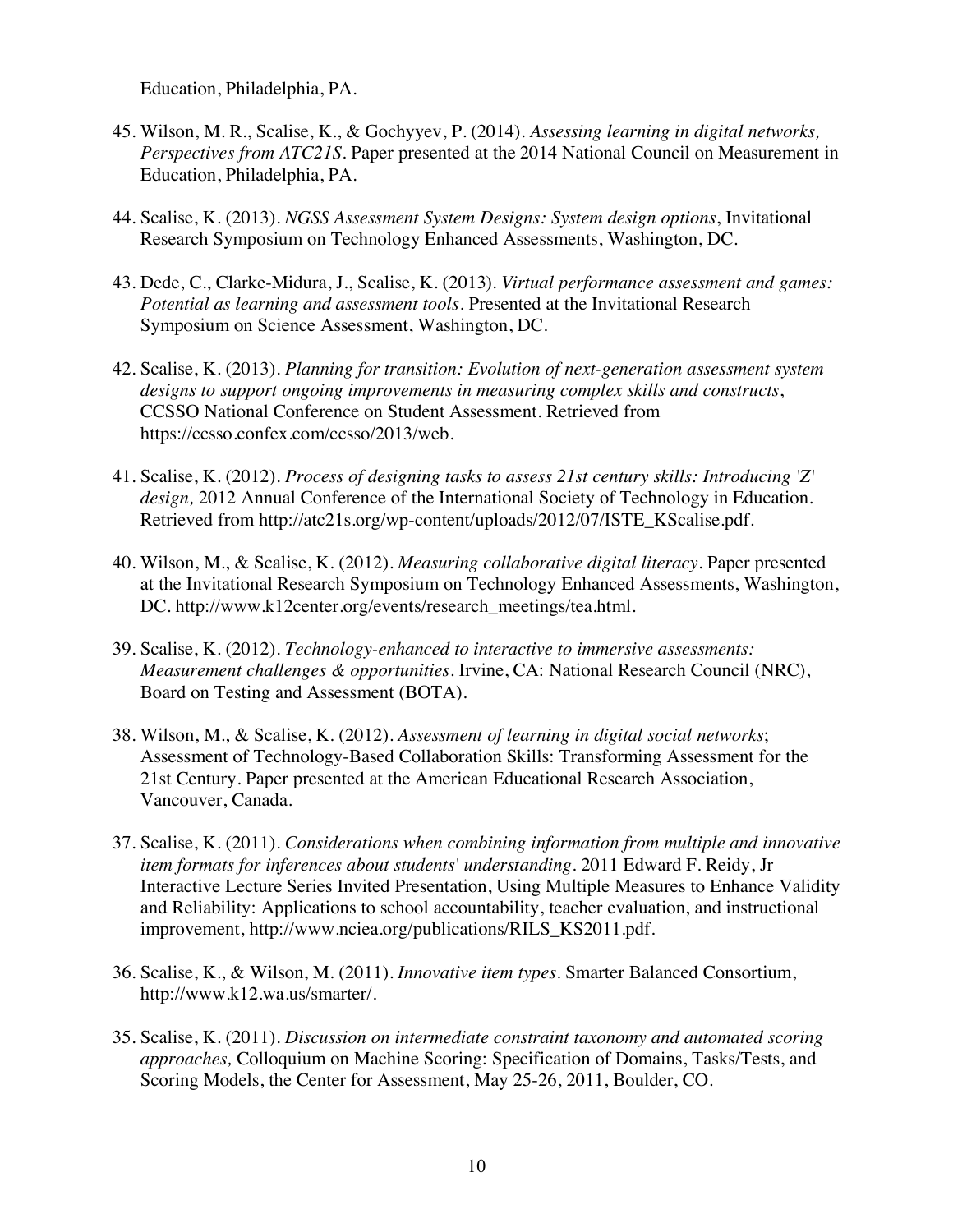- 34. Wilson, M., & Scalise, K. (2011). *Methodology relating to the psychometrics underlying developmental work (Learning in Digital Communities)*. ATC21S Invited Seminar. Assessment and Teaching for 21st Century Skills. New Orleans.
- 33. Scalise, K., Timms, M., Moorjani, A., Clark, L., Holtermann, K., & Irvin, P. S. (2011). *Student learning in science simulations: Helping science educators and policy makers make sound choices for grade 6–12 classrooms*, National Association for Research in Science Teaching, NARST Annual International Conference, Orlando, FL.
- 32. Scalise, K. (2011). APEC Session: *Promising practices in the assessment of 21st-century competencies and skills: Lessons from the ATC21S*, Invited Presentation, Asia-Pacific Economic Cooperation, Education Network Meeting, Washington, DC.
- 29. Scalise, K., Stacy, A., Douskey, M., Daubenmire, P., Lim, T., Sinapuelas, M., & Rao, S. (2010). *ChemQuery as a formative assessment instructional strategy for Chem 1*. 240th ACS National Meeting & Exposition, NSF Catalyzed Innovations in the Undergraduate Curriculum, Boston, MA.
- 28. Scalise, K. (2010). *The influence and impact of technology on educational measurement* (Invited Symposium), National Council on Measurement in Education (NCME), Denver, CO.
- 27. Wilson, M., Bejar, I., Scalise, K., Templin, J., Wiliam, D., & Torres Irribarra, D. (2010). *21st-century measurement for 21st-century skills*. Paper presented at the American Educational Research Association Annual Meeting, Denver, CO.
- 26. Scalise, K., & Wilson, M. (2010). *Examining student reasoning with bundle models in criterion-referenced assessment,* Session on Item/Task Modeling and Analysis: From Theory to Practice. Paper presented at the National Council on Measurement in Education Annual Conference, Denver, CO.
- 25. Scalise, K. (2010). *Innovative item types: New results on intermediate constraint questions and tasks for computer-based testing using NUI objects,* Session on Innovative Considerations in Computer Adaptive Testing. Paper presented at the National Council on Measurement in Education Annual Conference, Denver, CO.
- 24. Wilson, M., Scalise, K., Albornoz Reitze, A. M., Bein, E., Bousselot, T., Gochyyev, P., et al. (2010). *Progress monitoring for real classroom contexts: The Formative Assessment Delivery System*, Session on Classroom Assessments in Balanced State Assessment Systems. Paper presented at the American Educational Research Association Annual Meeting, Denver, CO.
- 23. Scalise, K., & Wilson, M. (2009). *Formative Assessment Delivery System and uses for teachers in curriculum development.* Conference proceedings of the National Science Foundation 2009 DR-K12 Conference, Arlington, VA.
- 22. Wilson, M., Scalise, K., Matovinovic, D., & Boughton, K. (2009). *Item authoring for coherent assessment,* Invited presentation at the CTB McGraw-Hill Methodology Workshop, Monterey, California. Monterey, CA: CTB/Mcgraw-Hill.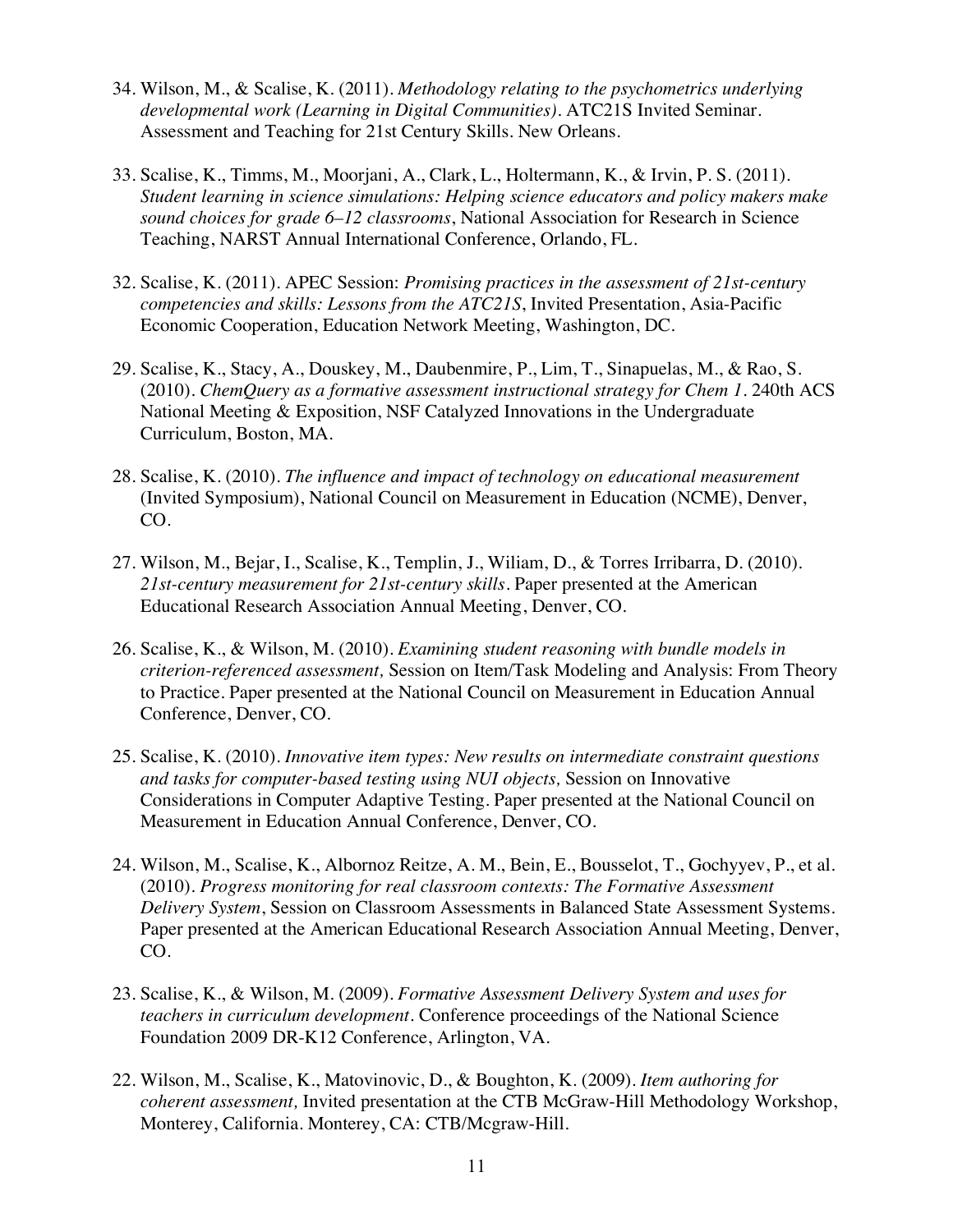- 21. Scalise, K., Timms, M. J., & Kennedy, C. (2009). *Assessment for e-learning: Case studies of an emerging field*. Presentation at Assessment & Teaching of 21st Century Skills First Annual Conference, sponsored by Cisco, Intel, Microsoft, San Diego, CA.
- 20. Scalise, K., Timms, M., Clark, L., & Moorjani, A. (2009). *Student learning in science simulations: What makes a difference*. Paper presented at the Conversation, Argumentation, and Engagement and Science Learning, American Educational Research Association, San Diego, CA.
- 19. Scalise, K. (2009). *Innovative item types: New results on intermediate constraint questions and tasks for computer-based testing*. Paper presented at the Innovations in Item Types and Test Design, National Council on Measurement in Education, San Diego, CA.
- 18. Wilson, M., Scalise, K., Kennedy, C. A., Galpern, A., Lin, Y.-H., Su, Y.-H., et al. (2009). *Formative Assessment Delivery System (FADS)*. Paper presented at the Technology Supports for Formative Assessment, American Educational Research Association, San Diego, CA
- 17. Scalise, K., & Gifford, B. R. (2008). *Innovative item types: Intermediate constraint questions and tasks for computer-based testing*. Paper presented at the National Council on Measurement in Education (NCME), Session on "Building Adaptive and Other Computer-Based Tests", New York, NY.
- 16. Scalise, K., & Wilson, M. (2008). *Bundle models for computer adaptive testing in e-;earning assessment.* Paper presented at the American Educational Research Association, Research on Schools, Neighborhoods and Communities: Toward Civic Responsibility, Division D, New York NY.
- 15. Scalise, K., & Gifford, B. R. (2008). *Innovative item types: A framework for constructing "Intermediate Constraint" questions and tasks*. Paper presented at the American Educational Research Association, Research on Schools, Neighborhoods and Communities: Toward Civic Responsibility, Division D, New York, NY.
- 14. Oskui, N., Scalise, K., & Cheng, N. Y. (2008). *Assessment in e-learning: Analyzing architectural sketching with a digital pen*. Paper presented at the American Educational Research Association, New York, NY.
- 13. Cheng, N. Y., & Scalise, K. (2008). Analyzing design sketching abilities. Poster presented at the Third International Conference on Design Computing and Cognition (DCC08), Georgia Institute of Technology, Atlanta, GA.
- 12. Scalise, K., Claesgens, J., Wilson, M., & Stacy, A. (2007). *ChemQuery: An assessment system for mapping student progress in learning general chemistry*. Paper presented in the Proceedings of the National STEM Assessment Conference, Oct. 19-21, Washington, D.C.
- 11. Scalise, K., & Wilson, M. (2007). *Bundle models for computer adaptive testing in e-learning assessment*. Paper presented at the 2007 GMAC Conference on Computerized Adaptive Testing (Graduate Management Admission Council), Minneapolis, MN.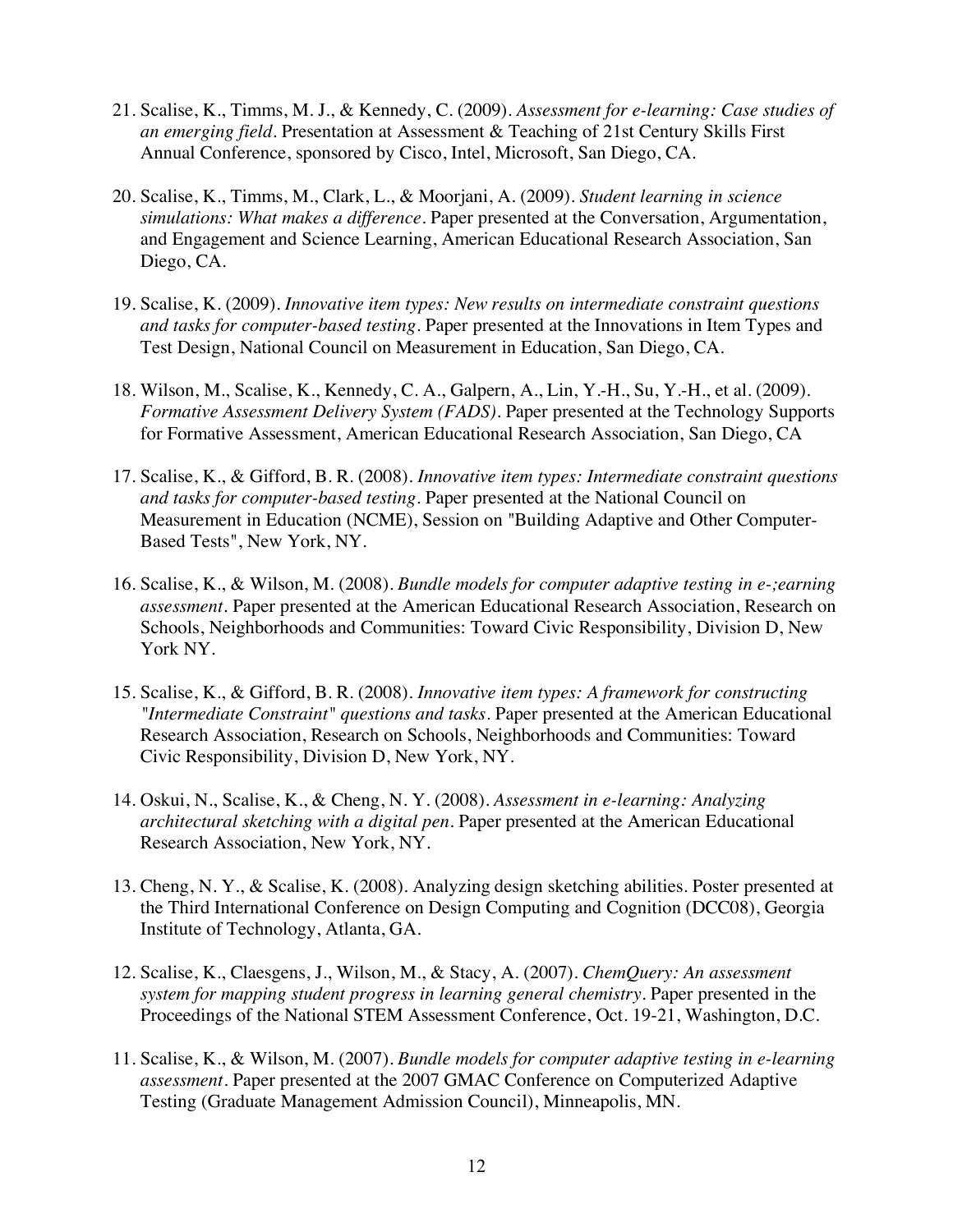- 10. Kennedy, C. A., Scalise, K., Bernbaum, D. J., Timms, M. J., Harrell, S. V., & Burmester, K. (2007). *A framework for designing and evaluating interactive e-learning products*. Paper presented at the 2007 AERA Annual Meeting: The World of Educational Quality, Chicago, IL.
- 9. Claesgens, J., & Scalise, K. (2007). *The ChemQuery story: Measurable insights on how students learn chemistry*. Paper presented at the 2007 AERA Annual Meeting: The World of Educational Quality, Chicago, IL.
- 8. Scalise, K., & Claesgens, J. (2005). *Personalization and customization in new learning technologies: Getting the right assets to the right people*. Paper presented at the Demography and Democracy in the Era of Accountability, American Educational Research Association Conference, Montreal, Canada.
- 7. Scalise, K., & Wilson, M. (2005). *Bundle models for data driven content in e-learning and CBT: The BEAR CAT approach*. Paper presented at the National Council on Measurement in Education Annual Conference, Montreal, Canada.
- 6. Scalise, K. (2005). *Data driven content in e-learning: Integrating instruction and assessment*. Paper presented at the American Association for Higher Education (AAHE) Virtual Assessment Conference, Strand 1: Promoting an Institutional Culture of Integrated Assessment, http://www.aahe.org.
- 5. Stacy, A., Claesgens, J., Scalise, K., & Wilson, M. (2004). *Perspectives of Chemists: A framework to promote conceptual understanding of chemistry*, Paper presented at the 18<sup>th</sup> Biennial Conference on Chemical Education, Ames, Iowa.
- 4. Scalise, K., Claesgens, J., Krystyniak, R., Mebane, S., Wilson, M. & Stacy, A. (2004). *Perspectives of Chemists: Tracking conceptual understanding of student learning at the secondary and university levels*, Paper presented at the 2004 annual meeting of the AERA, San Diego, CA.
- 3. Wilson, M., & Scalise, K. (2003, June). *Research on learning: Implications for higher education.* Opening Plenary Address at the American Association for Higher Education Assessment Conference, Seattle.
- 2. Wilson, M. & Scalise, K. (2003) *Assessment to improve learning in higher education: The BEAR Assessment System.* Invited keynote paper presented at the meeting of the American Association for Higher Education, 2003 Assessment Conference, June 22 Opening Plenary Session, Seattle, WA.
- 1. Claesgens, J., Scalise, K., Draney, K., Wilson, M., and Stacy, A. (2002). *Perspectives of Chemists: A framework to promote conceptual understanding of chemistry*. Paper presented at the annual meeting of the American Educational Research Association, Paper Session in Teaching and Learning for Conceptual Change, New Orleans.

### *International*

17. Wilson, M., Scalise, K., Gochyyev, P. (2018, Sept.). Explorations at the intersection of learning analytics and measurement. Peking University, Haidian Qu, Beijing Shi, China.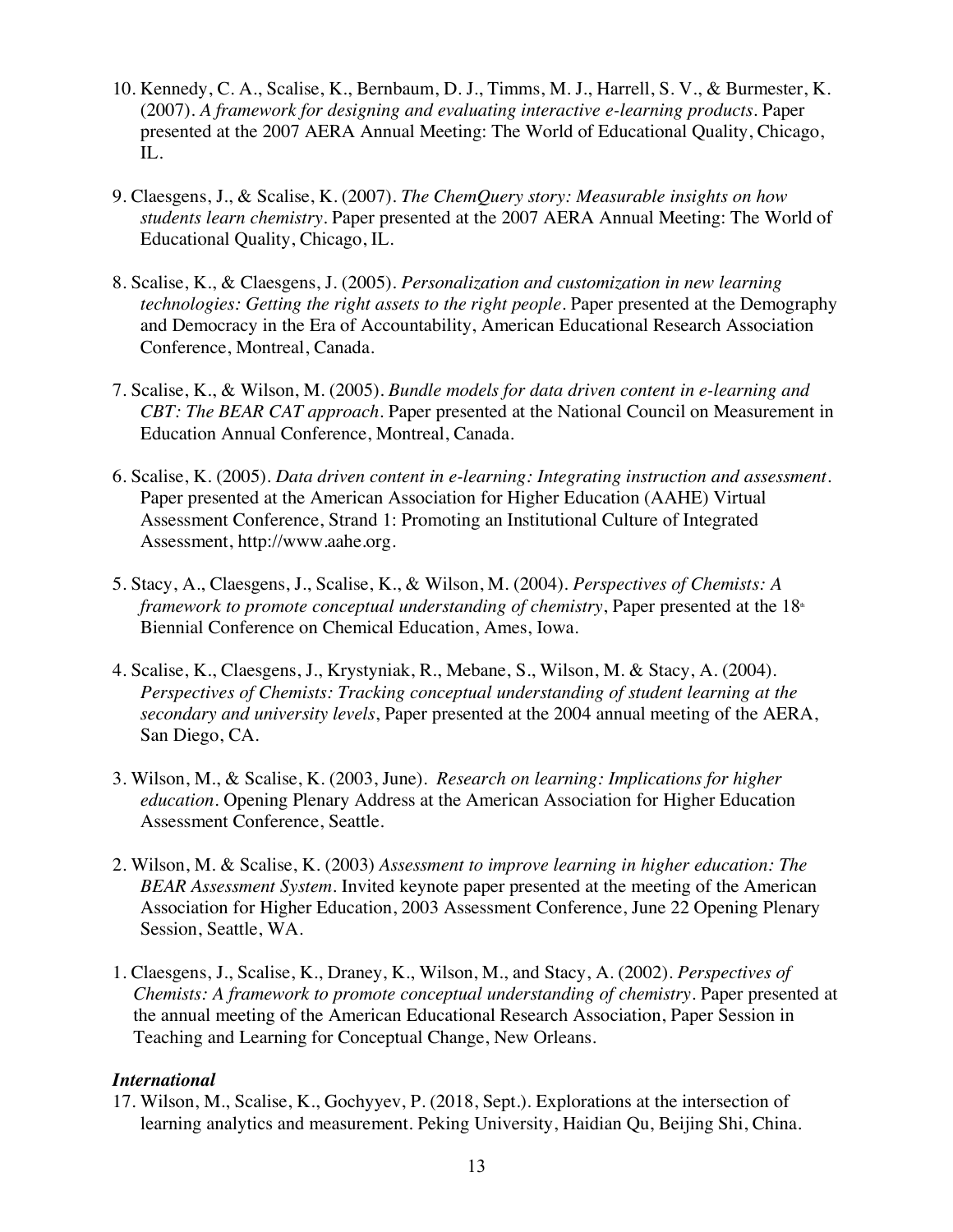- 16. Thalmayer, A. G., Marshall, J., Scalise, K. (2017, July). *The WholeLife Scale: A Broad and Efficient Behavioral Health Risk Assessment*. European Conference on Psychological Assessment 14, ISCTE-IUL, Lisbon.
- 15. Wilson, M. & Scalise, K. (2012, April). *Assessment of learning in digital social networks.* Invited address at the ATC21S Research Symposium, Vancouver.
- Also presented at the ETS Invitational Research Symposium on Technology Enhanced Assessments, Washington DC, May, 2012. [available at: http://www.k12center.org/rsc/pdf/session5-wilson-paper-tea2012.pdf].
- 14. Scalise, K., Ainley, J., Wilson, M., Fraillon, J., Reeff, J.-P., & Pirolli, P. (2011). *Conceptualising and measuring learning in digital networks*. European Conference on Educational Research 2011 (European Educational Research Association), Berlin, Germany.
- 13. Scalise, K. (2011). Keynote presentation: *Innovative items for computerized adaptive testing*, 2011 International Association for Computerized Adaptive Testing (IACAT) Conference. Pacific Grove, CA.
- 12. Stacy, A., Claesgens, J., & Scalise, K. (2011). *Mapping student learning in chemistry*, Symposium: Development of Conceptual Understanding in Chemistry, Strand: 1. Learning science - conceptual understanding, ESERA 2011 (European Science Education Research Association), Lyon, Centre de Congrès, France.
- 11. Scalise, K. (2010), *Assessing ICT literacy: Learning in digital communities*, Invited Presentation, Assessment and Teaching of 21st Century Skills (ATC21S), National Institute of Education (NIE), Nanyang Technological University (NTU), Singapore.
- 10. Wilson, M., Bejar, I., Scalise, K., Templin, J., Wiliam, D., & Torres Irribarra, D. (2010). *Assessment and teaching of 21st century skills: Perspectives on methodological issues*. Methodological working group paper released at the Learning and Technology World Forum 2010, London, UK.
- 9. Scalise, K., & Binkley, M. (2009). *Transforming educational practice by transforming assessment: Update on assessment & teaching of 21st century skills*, Program for International Student Assessment (PISA) Problem Solving 2012. Santa Barbara, CA.
- 8. Scalise, K. (2008) *Breaking rules and building success: Next generation for computer-based testing*. Invited address at the Lamark Computer-Based Testing Conference, De Hooge Vuursche, Baarn, The Netherlands.
- 7. Scalise, K., Bernbaum, D. J., Timms, M. J., Harrell, S. V., Burmester, K., Kennedy, C. A., et al. (2006). *Assessment for e-learning: Case studies of an emerging field.* 13th International Objective Measurement Workshop.
- 6. Wilson, M. & Scalise, K. (2005, May). *Assessment: A key aspect of teaching and learning.*  Invited address at the First Athens International Conference on University Assessment, Athens, Greece.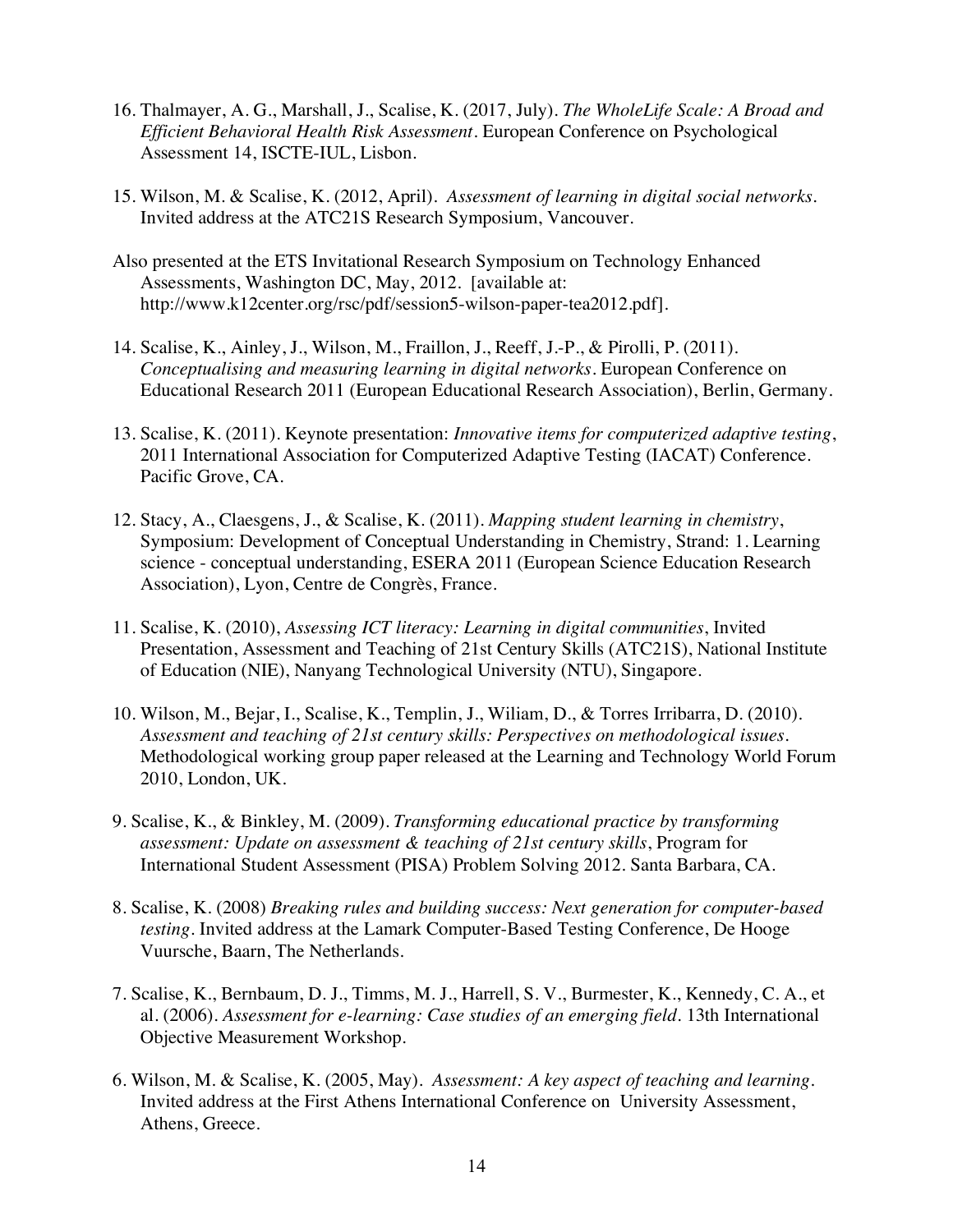- 5. Wilson, M., and Scalise, K. (2005, October). Lecture 1. *A constructive approach to measurement,* Keynote Lecture Series at the 21<sup>*\**</sup> University of Twente IRT Workshop, Enschede, The Netherlands.
- 4. Scalise, K. & Scalise, S (2004). *BEAR CAT: A new approach to data driven content in computer-mediated environments with the UC Berkeley BEAR Assessment System.* New Development Paper, Computer-Mediated Communication, published in Proceedings of ED-MEDIA 2004, World Conference on Educational Multimedia, Hypermedia and Telecommunications, Lugano, Switzerland.
- 3. Scalise, K. (2004). *A new approach to computer adaptive assessment with IRT constructmodeled item bundles (testlets): An application of the BEAR Assessment System.* 2004 International Meeting of the Psychometric Society, Monterey, CA.
- 2. Wilson, M., & Scalise, K. (2004, June). *Combining perspectives from cognitive science and psychometrics to improve assessment of science learning: The BEAR Assessment System.* Invited presentation at the  $3<sup>d</sup>$  Assessment for the Future Workshop. New College, Cambridge, UK.
- 1. Wilson, M., & Scalise, K. (2004, March). *Using assessment to improve learning: The BEAR*  Assessment System. Keynote address at the Enhancement Themes 4<sup>th</sup> Assessment Workshop, The Robert Gordon University, Aberdeen, Scotland.

### *Regional*

- 15. Gorin, J., & Scalise, K. (2014). *Innovation and the future of assessments*, California Educational Research Association (CERA) Conference, Building California's Future: Strategies for Achieving Coherence among Standards, Instruction, Assessment, and Evaluation.
- 14. Scalise, K. (2014). *Technology-enhanced assessments in NAEP*, California Educational Research Association (CERA) Conference, Building California's Future: Strategies for Achieving Coherence among Standards, Instruction, Assessment, and Evaluation.
- 13. Wilson, M., Scalise, K., & Gochyyev, P. (2014). *ICT literacy - Learning in digital Networks*. Paper presented at the Fourteenth Annual Maryland Conference, Technology Enhanced Innovative Assessment: Development, Modeling, and Scoring from an Interdisciplinary Perspective, College Park, MD.
- 12. Scalise, K. (2012). Innovative item types: *Why educators care about the future of technology-enhanced assessment,* California Educational Research Association (CERA) Conference, Innovation and Expectation: New Standards, Technologies, and Approaches that Propel Learning. Retrieved from http://cera-web.org/wpcontent/uploads/2012/12/CERA-keynote-Scalise.pdf.
- 11. Albornoz Reitze, A. M., Bein, E., Gochyyev, P., Lin, Y.-H. L., Scalise, K., Stanfield, D., et al. (2010). *Formative Assessment Delivery System: The development of resources and tools for teacher assessment of student learning*. UC Berkeley Evaluation and Assessment Research Seminar, March 30, Berkeley, CA.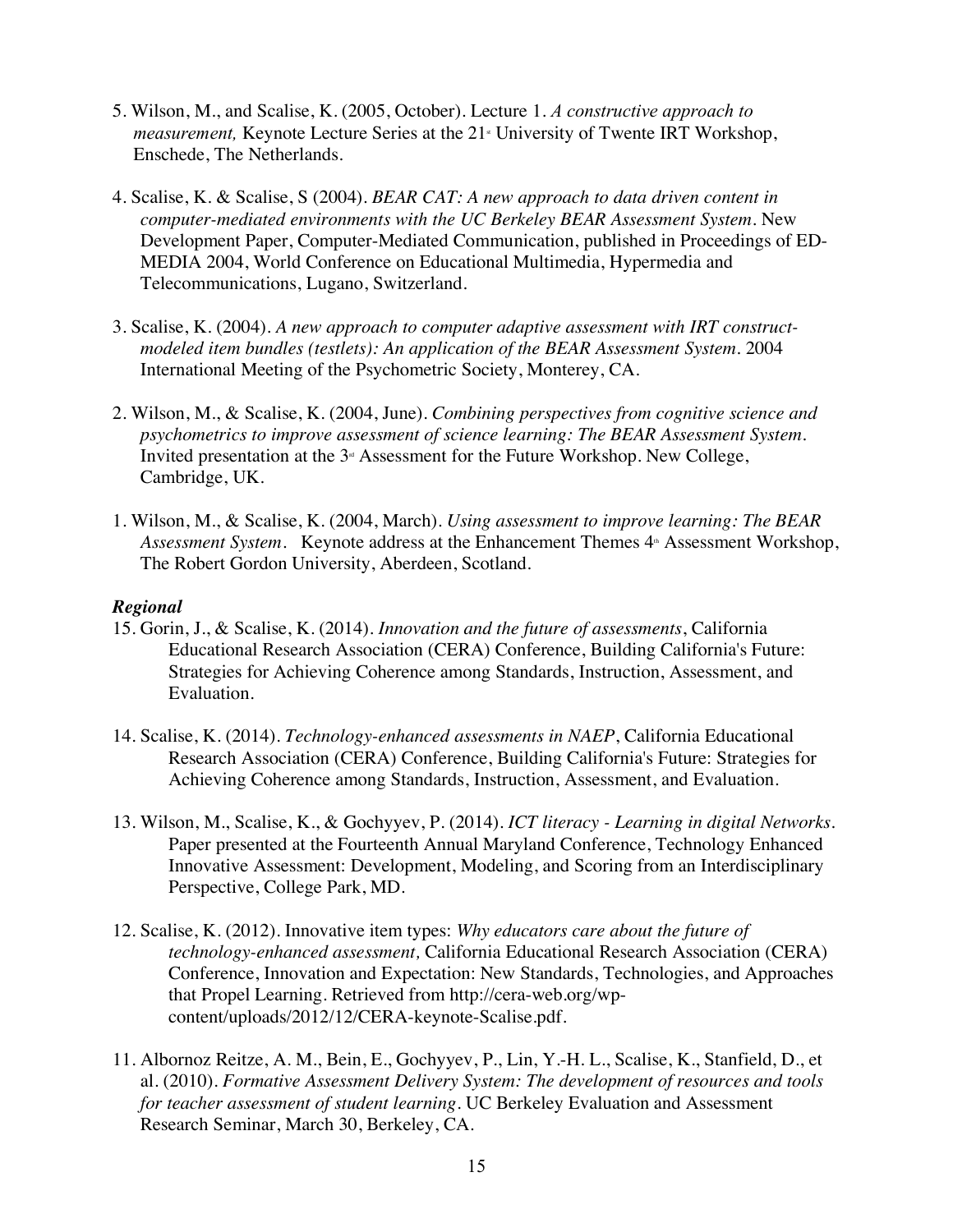- 10. Scalise, K. (2009). *Development and use of innovative item types in computer-based testing*. Portland, OR: Northwest Evaluation Association (NWEA).
- 9. Scalise, K. (2007). *How children explain science*, Oregon Museum of Science and Technology, Feature Hall, March 13, Portland, OR.
- 8. Scalise, K. (2007). *Thumbs up or thumbs down: How child literacy fares in the brave new world of online communications*. Oregon Conference 2007: Team Up for Literacy Success, from http://edld.uoregon.edu/OC\_main.htm.
- 7. Scalise, K. (2006). *Mini-growth models for the classroom: Construct Mapping and creating opportunities to learn*, 32nd Annual COSA Seaside Conference, "Blurring the Lines of Accountability: A Collaborative Approach to Educating All Children". Seaside, OR: Confederation of Oregon School Administrators.
- 6. Scalise, K., Bernbaum, D. J., Timms, M. J., Harrell, S. V., Burmester, K., Kennedy, C. A., et al. (2006). *Assessment and e-Learning: Case studies of an emerging field*, BEAR and CAESL (UC Berkeley/Stanford/UCLA) Seminars.
- 5. Wilson, M., & Scalise, K. (2004, March). *Assessment: A key aspect of teaching and learning*. Plenary Panel presentation at the MSRI Workshop on Assessing Students' Mathematics Learning, Berkeley, CA.
- 4. Claesgens, J. & Scalise, K. (2004). *Perspectives of Chemists: A Framework to Promote Conceptual Understanding of Chemistry Tracks Student Learning Gains in High School and College*, Roundtable Discussion, Graduate School of Education, University of California, Berkeley.
- 3. Wilson, M., & Scalise, K. (2003, November). *Research on learning: Implications for assessment in higher education*. Plenary Address at the California Association for Institutional Research Annual Conference, Rohnert Park, CA.
- 2. Scalise, K & Claesgens, J (2001). *Using Variables to Relate Instruction to Assessment, The BEAR Assessment System*, Part I, BEAR Seminar, University of California, Berkeley.
- 1. Claesgens, J. & Scalise, K (2001). *Bridging Instruction and Assessment: An IRT Criterion-Based Approach Using the BEAR Assessment System*, San Francisco Unified School District, Thurgood Marshall School, San Francisco.

## **GRANTS & CONTRACTS ACTIVITY:**

## **Awarded:**

PI: "National Assessment of Educational Progress (NAEP) Science Director, ETS." Funding is provided on NAEP through the National Center for Education Statistics (NCES/IES). Sept 16, 2018-June 15, 2019 \$123,163 for 9 months (as PI for University of Oregon)

PI: "National Assessment of Educational Progress (NAEP) Science Director, ETS." Funding is provided on NAEP through the National Center for Education Statistics (NCES/IES).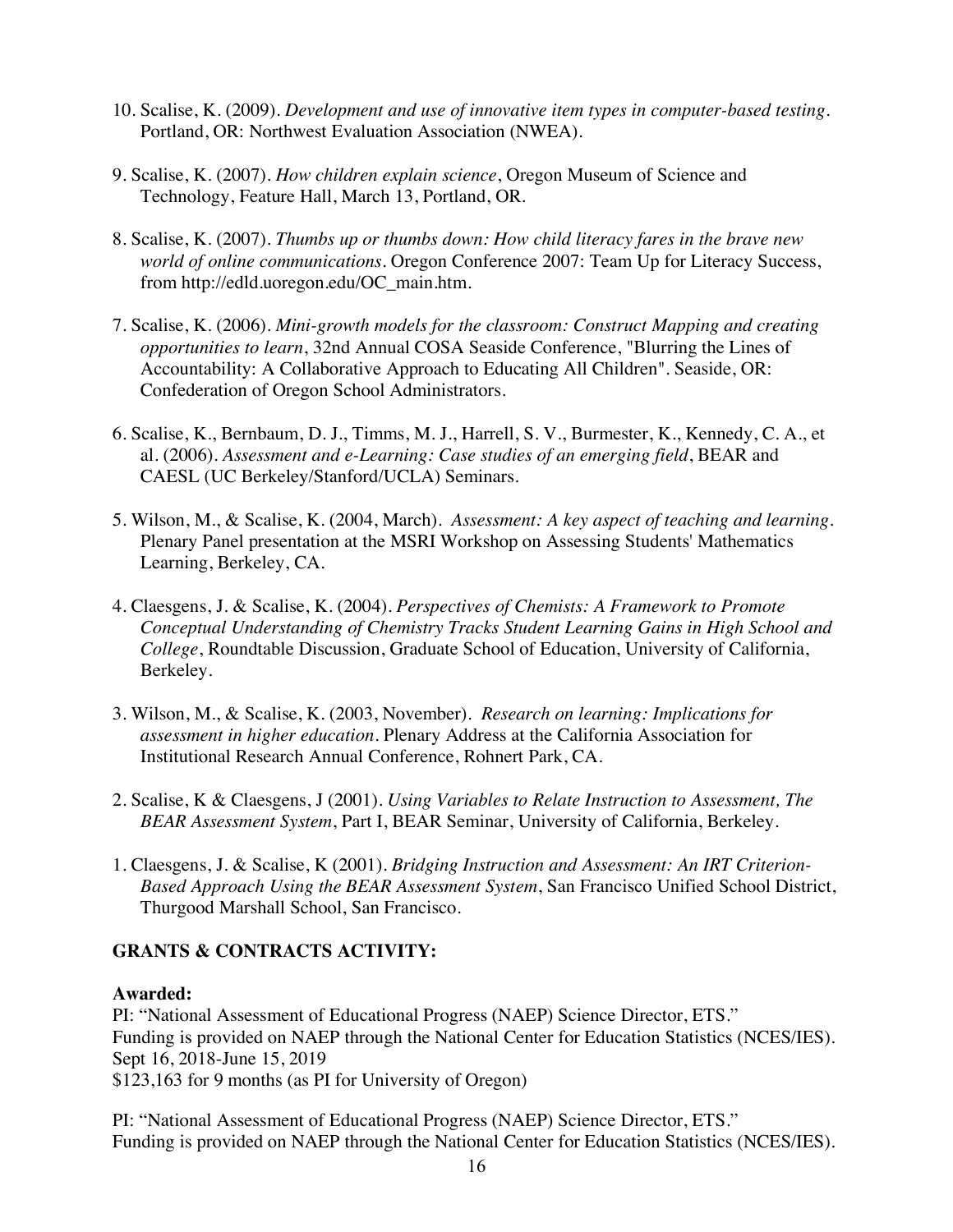Sept 16, 2017-June 15, 2018 \$117,527 for 9 months (as PI for University of Oregon)

PI: "National Assessment of Educational Progress (NAEP) Science Director, ETS." Funding is provided on NAEP through the National Center for Education Statistics (NCES/IES). Sept 16, 2016-June 15, 2017 \$101,789 for 9 months (as PI for University of Oregon)

PI: "National Assessment of Educational Progress (NAEP) Science Director, ETS." Funding is provided on NAEP through the National Center for Education Statistics (NCES/IES). Science Education, National Assessment of Education Progress, ETS (2015-2016), NAEP produces Nation's Report Card, National Center for Education Statistics (as PI for University of Oregon, \$99,793).

PI: "National Assessment of Educational Progress (NAEP) Science Director, ETS." Funding is provided on NAEP through the National Center for Education Statistics (NCES/IES). Science Education, National Assessment of Education Progress, ETS (2013-2014), NAEP produces Nation's Report Card, National Center for Education Statistics (as PI for University of Oregon, \$79,460).

Co-PI: Bill & Melinda Gates Foundation (2012-2013), Harvard University, Virtual Performance Assessments, Science Education, *Applying Advanced Learning Analytics to a Virtual Assessment*, Creation, use and validation of mIRT-bayes model to analyze results of Virtual Performance Assessment (VPA) trials, (as PI, sabbatical funding).

Co-PI: Computer-Adaptive Testing with Mobile Devices Subaward (2012-2013), "Mind the Gap-Targeting Differences in Patients' Current and Preferred Abilities," Patient-Centered Outcomes Research Institute (PCORI), University of California San Francisco/San Francisco State University, (as PI, sabbatical funding).

PI: NSF 07-543 (2008-2011), Directorate for Education & Human Resources, Division of Undergraduate Education; Course, Curriculum, and Laboratory Improvement (CCLI) — Phase I, "ChemQuery as a Formative Assessment Instructional Strategy for Chem 1 (as PI for University of Oregon, on Collaborative Proposal with UC Berkeley, \$149,969).

PI: ATC21S Demonstration Tasks Subaward, University of California, Berkeley - University of Melbourne – Microsoft, Contract Number 1-2000028774, 2011 (as PI for University of Oregon, \$50,762).

External Eval: NSF 0815046 (2008-2011), Directorate for Education & Human Resources, Division of Undergraduate Education; Course, Curriculum, and Laboratory Improvement (CCLI) — Phase II, Developing Online Value Inventories to Predict and Improve Student Success in STEM Education (as External Evaluator, site visit funding and technology reviews).

Co-PI: NSF 06-609 (2007-2010), Division of Research, Evaluation and Communication, Research and Evaluation on Education in Science and Engineering (REESE), "Student Learning in Science Simulations: A Synthesis" (as co-PI, with WestEd as PI, \$199,521).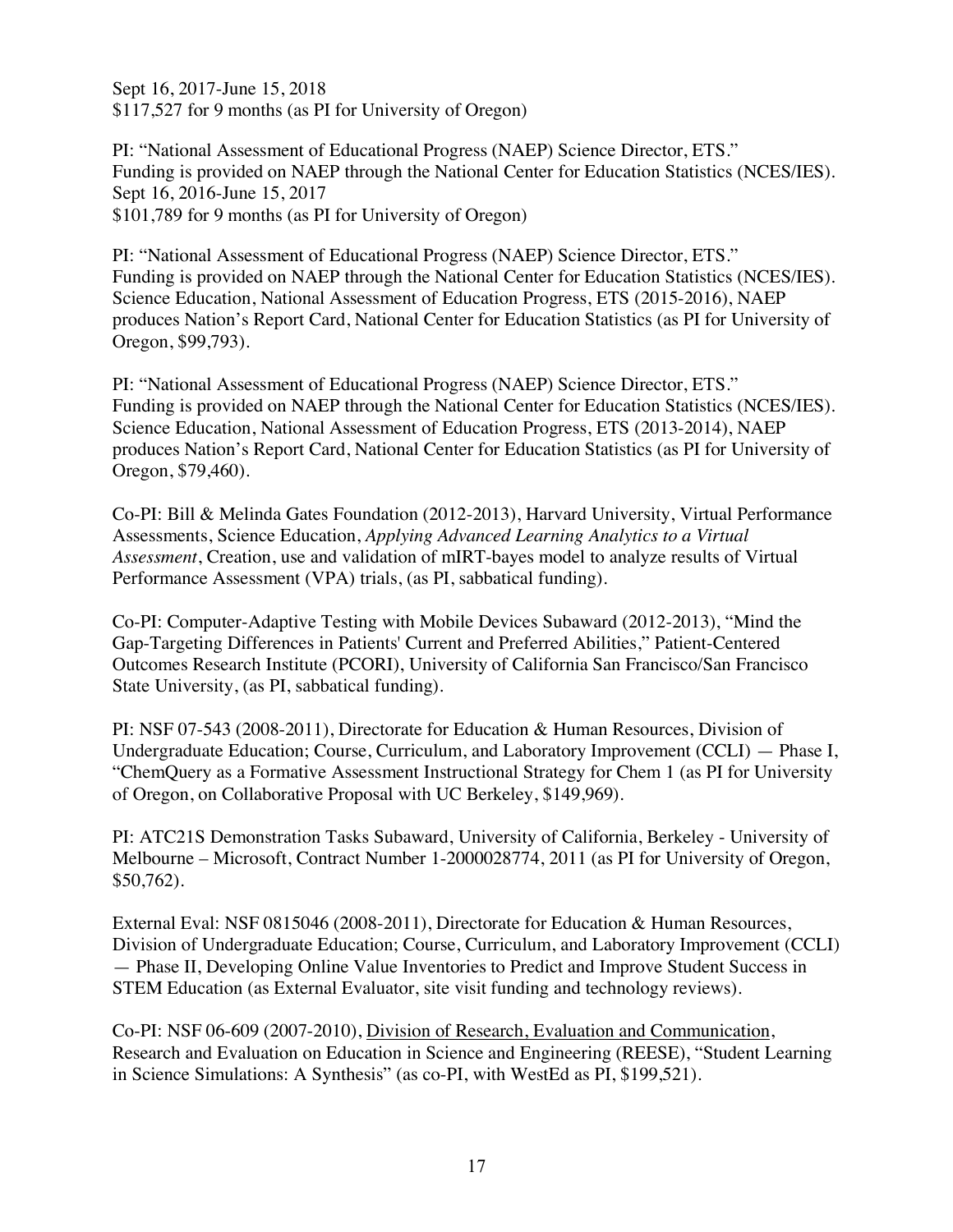Award #ESI-9730634, Living by Chemistry: Inquiry Based Modules for High School, Award Period Covered: 6/1/98 - 5/31/04 (Worked on obtaining this grant funding as a Graduate Student Researcher, PI was UC Berkeley Professor Angelica Stacy, Award Amount: \$1,784,839).

Award #DUE-0125651, ChemQuery: An Assessment System for Mapping Student Progress in Learning General Chemistry, Award Period Covered: 11/01/01 - 10/31/04 (Worked on obtaining this grant funding as a Graduate Student Researcher, PI was UC Berkeley Professor Angelica Stacy, Award Amount: \$499,976).

## **SERVICE: NATIONAL and INTERNATIONAL**

**Current: U. S. Technology & Engineering Literacy Assessments (TEL),** National Assessment of Educational Progress (NAEP) project, ETS Expert Review Panel for Evidence Centered Design Development.

**Current: TAC/TAG**: I am currently serving on Technical Advisory Committees/Technical Advisory Groups (TAC/TAG) for a multi-state K-12 consortium (PARCC) as well for some of the states in the U.S., as well as am serving in roles to assist other states with assessment development, technology enhancements, and psychometric considerations. This includes serving on the leadership team for the California Next Generation Science Standards (NGSS) assessment contract for the State of California.

**Current: Peer-Review of Manuscripts:** As part of service to my field, I agree to review on average about six peer-reviewed manuscripts in my area per year. While I receive many more requests than this, I find I can review about one or two per term while successfully balancing my other service commitments to students, department, COE, University and my research field. So I try to select the most appropriate requests, including those in my research area in top journals in my field (see 1 and 2 below), those for which there are few qualified reviewers available in the field due to the context of a particular data set, modeling, or technology application (see 4 below), and those in emerging areas to serve equity and access in education (see 3 below). Review articles are non-disclosure so I will not list the paper titles but examples for instance include:

- *Journal of Educational Measurement*
- *Measurement: Interdisciplinary Research and Perspectives*
- *Educational Assessment*
- *Science Education*
- *Frontiers of Education in China*
- *Assessing context of learning world-wide (Methodology of educational measurement and assessment series). Dordrecht: Springer.*

**2015-16: (International) eTIMSS IEA**, International Association for the Evaluation of Educational Achievement (IEA), Trends in International Mathematics and Science Study, Expert Panelist for eTIMSS planning on technology-enhanced assessments in science.

**2015-16: (International) Global STEM Learning Alliance (GSLA),** invited member.

**2015-16: Educational Assessment Journal,** Editorial Board.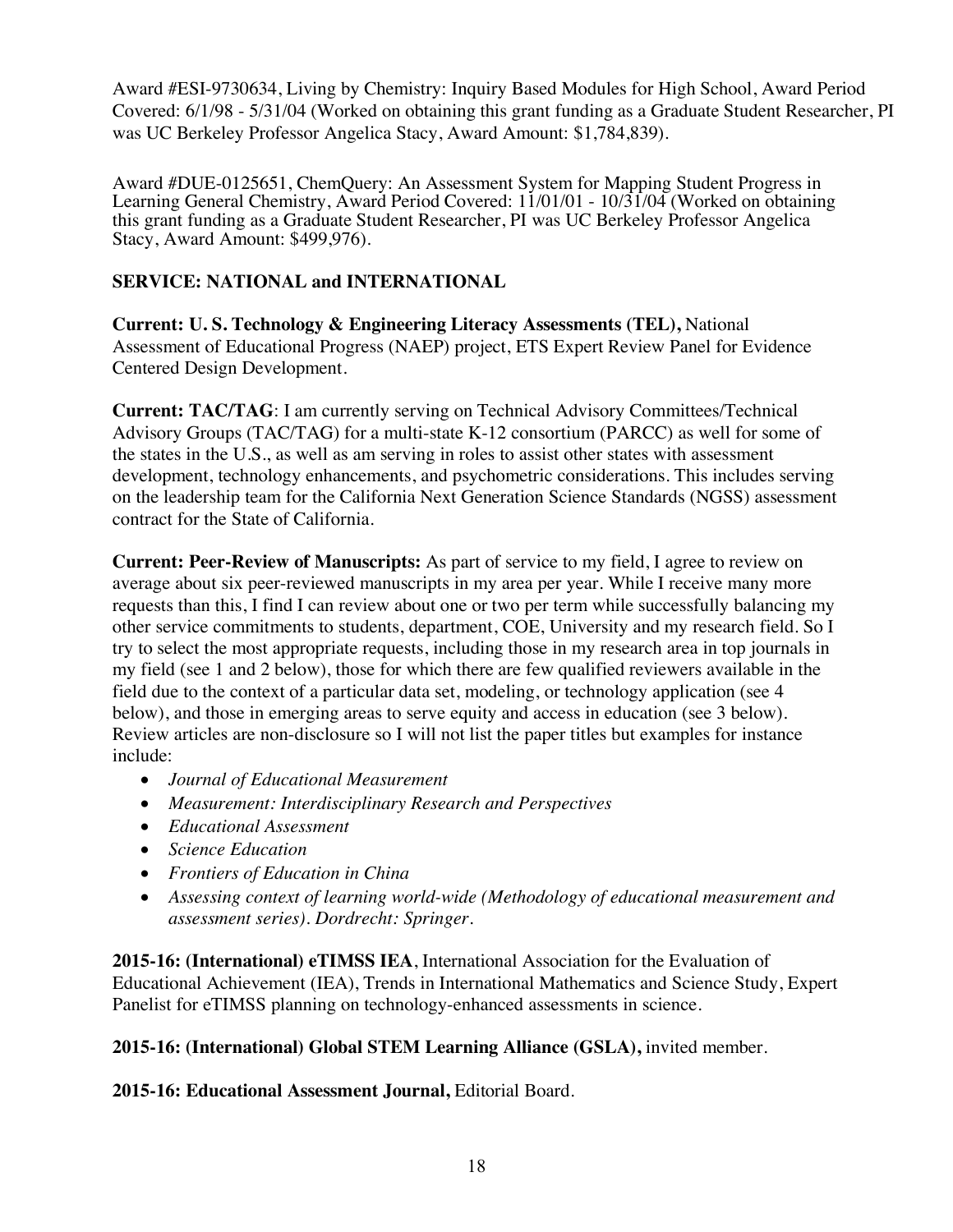**2015: (International) PISA 2015 OECD, Science Education major cycle for service from 2011-2015,** QEG Expert Panel and Liaison to the Collaborative Problem Solving Expert Group for the 2015 Programme for International Student Assessment (PISA) administration from the Core 6 Background Questionnaire Development Questionnaire Expert Group, Deutsches Institut für Internationale Pädagogische Forschung, project of the Organisation for Economic Cooperation and Development (OECD), 2011-2016.

**2014: National Council on Measurement in Education (NCME), NCME Co-Chair, 2014** led with co-chair Paul de Boeck the program development for the **NCME Annual Conference,** Philadelphia, PA. NCME is the primary U.S. organization of measurement researchers and practitioners involved in educational assessment.

**2014: U.S. National Academies, Committee on a Framework for Assessment of Science Proficiency in K-12, service from 2012-14, Board on Testing and Assessment (BOTA) &** Board on Science Assessment (BOSA). Expert member on NAS committee making recommendations for developing assessments that validly measure student proficiency in science as laid out in the new K-12 science education framework. Final report to include a conceptual framework for science assessment in K-12, and make recommendations to state and national policymakers, research organizations, assessment developers, and study sponsors about steps needed for valid, reliable and fair assessments for Framework's vision of science education.

**2014: U.S. NGSS/NAEP Comparison Expert Panel, American Institutes for Research, Washington, DC.** Expert member for federal alignment study of the U.S. National Assessment of Educational Progress (Science; Technology & Engineering Literacy; and Mathematics subject matter areas) with the performance expectations of the Next Generation Science Standards.

**2011-2014: (International) IEA, ICILS 2013, Project Advisory Committee for the IEA International Computer Information Literacy Study (ICILS)**. Members of the Project Advisory Committee provide expertise on the framework for the study, instruments, and the results of analyses as well as drafts of reports, http://icils.acer.edu.au. The International Association for the Evaluation of Educational Achievement (IEA) is an independent, international cooperative of national research institutions and governmental research agencies that conducts large-scale comparative studies of educational achievement and other aspects of education.

**2011-2012: Smarter Balanced Assessment Consortium (SBAC)**, providing expertise on technology-enhanced assessments, innovative item types, automated scoring and measurement models to the U.S. consortium of SBAC states.

**2010: U.S. Race to the Top Assessment Program**, Expert Group for RTTA Proposal Application Review, U.S. Department of Education, 2010.

**2008, National Science Foundation,** Course, Curriculum and Laboratory Improvement Phase I Panel, July 10-11, 2008, Arlington, VA.

**2008, National Advisory Panel Member,** Formative Assessment Delivery System, UC Berkeley.

**SERVICE: STATE and REGIONAL**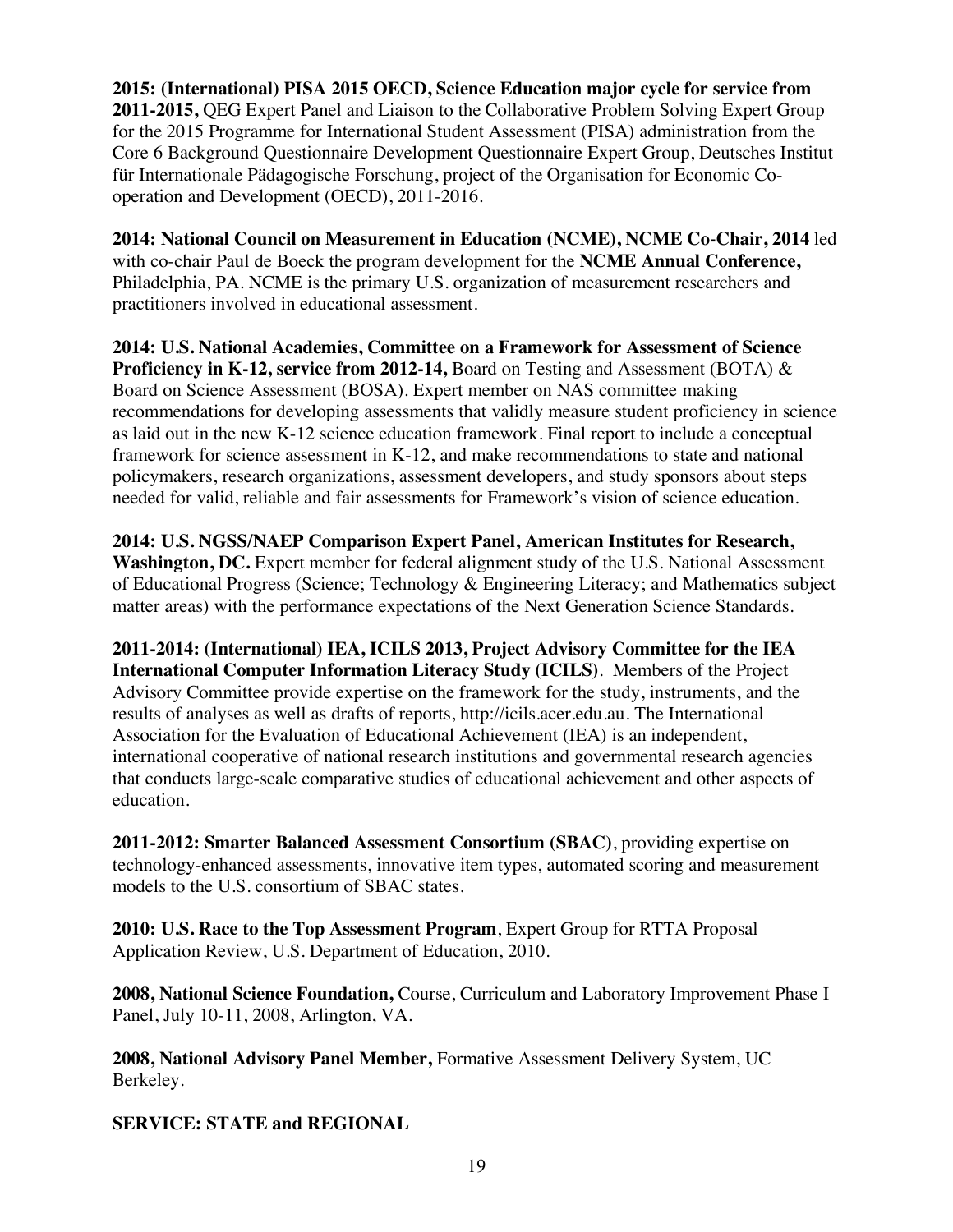**2016, California Dept. of Education, Next Generation Science Standards (NGSS),** provided expertise to the state for discussion of the NGSS science standards adopted by California (Sacramento, CA, fall-winter 2016).

**2016, Oregon Dept. of Education, Next Generation Science Standards (NGSS),** provided expertise to the state for discussion of the NGSS science standards adopted by Oregon (Salem, OR, spring 2016).

**2010-11, Northwest Council for Computer Education**, Board of Directors, Higher Education Representative (appointed on behalf of University of Oregon), 2010-2011.

**2009-10, Senate and House, State of Oregon Online Learning Task Force**, Task Force for Legislative Concept 15, to govern virtual public schooling for the State of Oregon, established by State Measure Number SB 767 and chaired by Senate and House for the purpose of ensuring that the state provides appropriate access to online learning through virtual public schools, invited appointment as Oregon University System Task Force Member, 2009-2010.

## **UNIVERSITY COMMITTEE, COLLEGE and DEPARTMENT SERVICE:**

**Current: 2018-2019, UO College of Education, FY 2018 Faculty Personnel Committee (FPC),** committee member for COE faculty tenure/promotion recommendations.

**Current: 2017-2019, UO College of Education, Dean's Faculty Advisory Committee (FAC),**  Dean's appointment to the COE Faculty Advisory Committee.

**Current: 2015-2019, Chair, UO College of Education, EMPL Colloquium Committee** (Faculty Liaison).

**Current: 2017-2019, Chair, UO College of Education, EMPL Instructional Technology Committee (PLC).**

**Current: 2017-2019, Director, COE, UO College of Education, EMPL Leadership+Administrative Skills Minor (LEADS).**

**Current: 2016-2019, University of Oregon, UO IT Governance Executive Committee (ITGEC),** appointed by Provost Scott Coltrane to this newly formulated committee which advises the Provost on all matters relating to IT including: creating, revising, maintaining, and implementing IT policies; prioritizing use of available resources; IT strategic planning, and appropriate balancing of central vs. distributed technology resources.

**2016-2017, Phil and Penny Knight Campus for Accelerating Scientific Impact, Planning Group for Computational Science, Statistics & Applied Math,** group member for planning around future efforts to support computational science on campus, with a specific focus on computational science, statistics, and applied mathematics and how they might be able to intersect with research initiatives within and between departments at the UO.

**2015-2017, University of Oregon, Distinguished Teaching Awards,** Campus Appointment, committee member for reviewing the submitted teaching award applications campus-wide and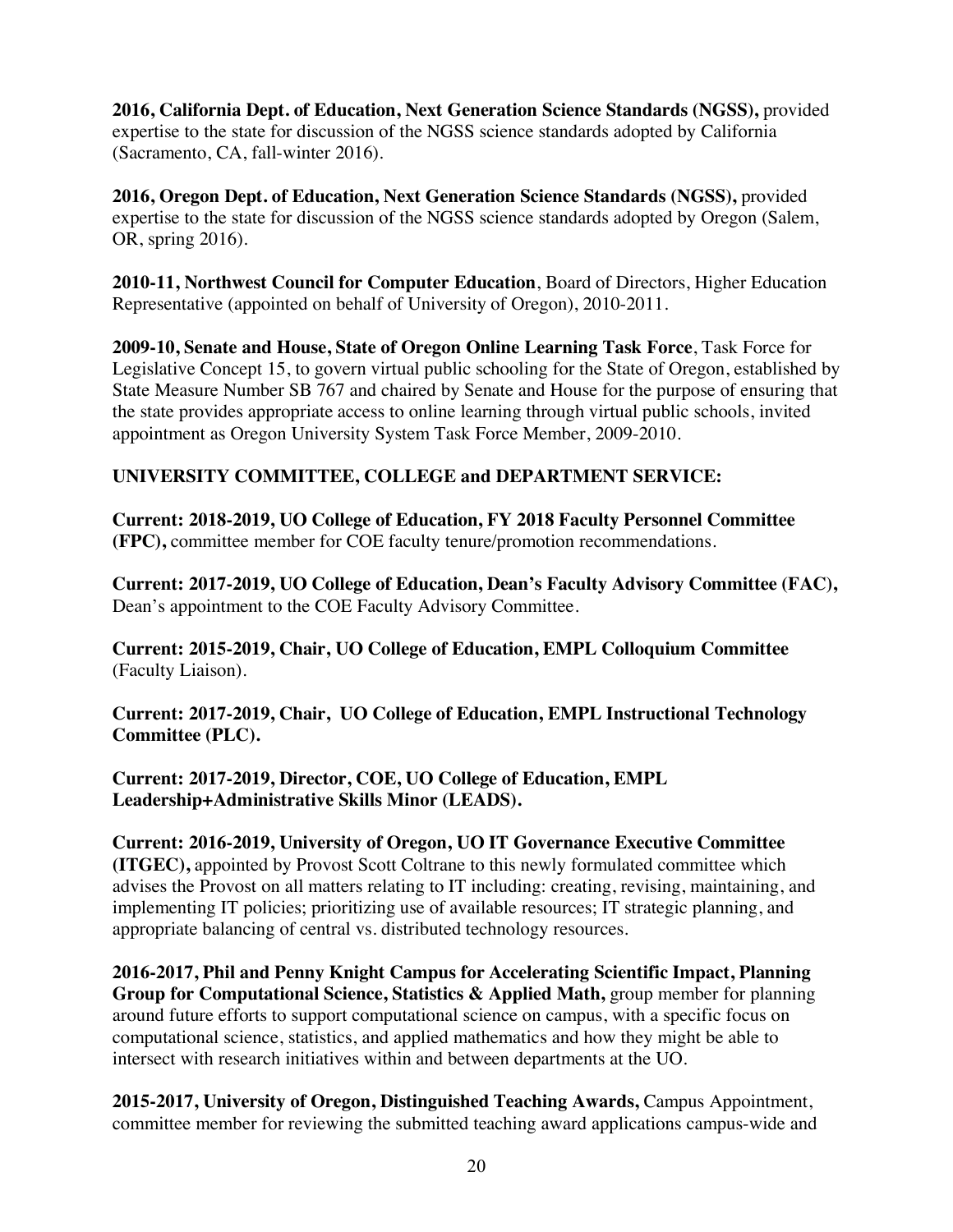assessing for teaching quality in multiple aspects, including enhancing equity and inclusion through distinguished teaching practices across campus in many departments.

## **2016-2017, University of Oregon, College of Education, FY 2017 Faculty Personnel Committee (FPC),** committee member for COE faculty tenure/promotion recommendations.

**2015-current, Faculty Liaison/Faculty Head, EMPL Graduate Student Colloquium Committee**. Lead students to organize an inclusive year-long colloquium series, which included planning for and requesting funding in the fall, and organizing for invited speakers.

**2015-2017, Undergraduate Leadership Minor, New Program Development for EMPL,** tenure-track faculty planning for 2015-16. This included attention to important practices of recruiting a diverse applicant pool to the major and considering ways to provide the major as a potential pipeline to inclusion for under-served students and school in the state. This has included creating the program and course structure; working with faculty members to develop six undergraduate courses; meeting with offices around campus to establish common understanding and shared thinking about the new program; and drafting or helping to complete

**2011-14, Program Chair/Lead, Educational Technology and Virtual Schools (ETVS),**  EMPL, University of Oregon, 2011-2014.

proposals and other documents.

**2013, Program Lead, Graduate Certificate in Online Learning for the University of Oregon (EMPL),** led initiative that secured for COE/EMPL a new OUS certificate to serve educational technology and virtual school preparation for Oregon K-12 teachers and school leaders, approved by the Oregon University System Provosts' Council in April 2013.

**2013, Project Lead, Permanent Course Designation, prepared eight EMPL courses for permanent course designation** and led them through the process for proposal and approval at Department, College, and University levels.

**2011-13, New Course Fundraising and Adoption:** Led the effort to obtain financial support (2 grants) and then launching and initial teaching trials of three new courses in educational technology for EMPL, approved as permanent UO courses in May 2013 (see above):

- EDLD 610a (became 656), Technology Foundations (4), Introduces students to computational thinking used in education, preparing them to apply technology foundations in schools.
- EDLD 610b (became EDLD 657), Information Technology for Curriculum Design (4), Addresses integration of classroom educational technology. Participants explore and evaluate best practices on how, when, and why technology might be introduced into education.
- EDLD 610a (became EDLD 658), Online Programs for Virtual Schooling (1-3), Students choose an area of focus and select one module on virtual schooling to complete per credit hour.

**2012, Committee for E-Learning**, member, Dean's Office, COE, University of Oregon.

**2009-11, elected by campus to University of Oregon Intercollegiate Athletic Committee,**  served as faculty liaison to UO Intercollegiate Athletics from the COE.

**2010, Doctoral Research Awards Committee, COE**, member, University of Oregon.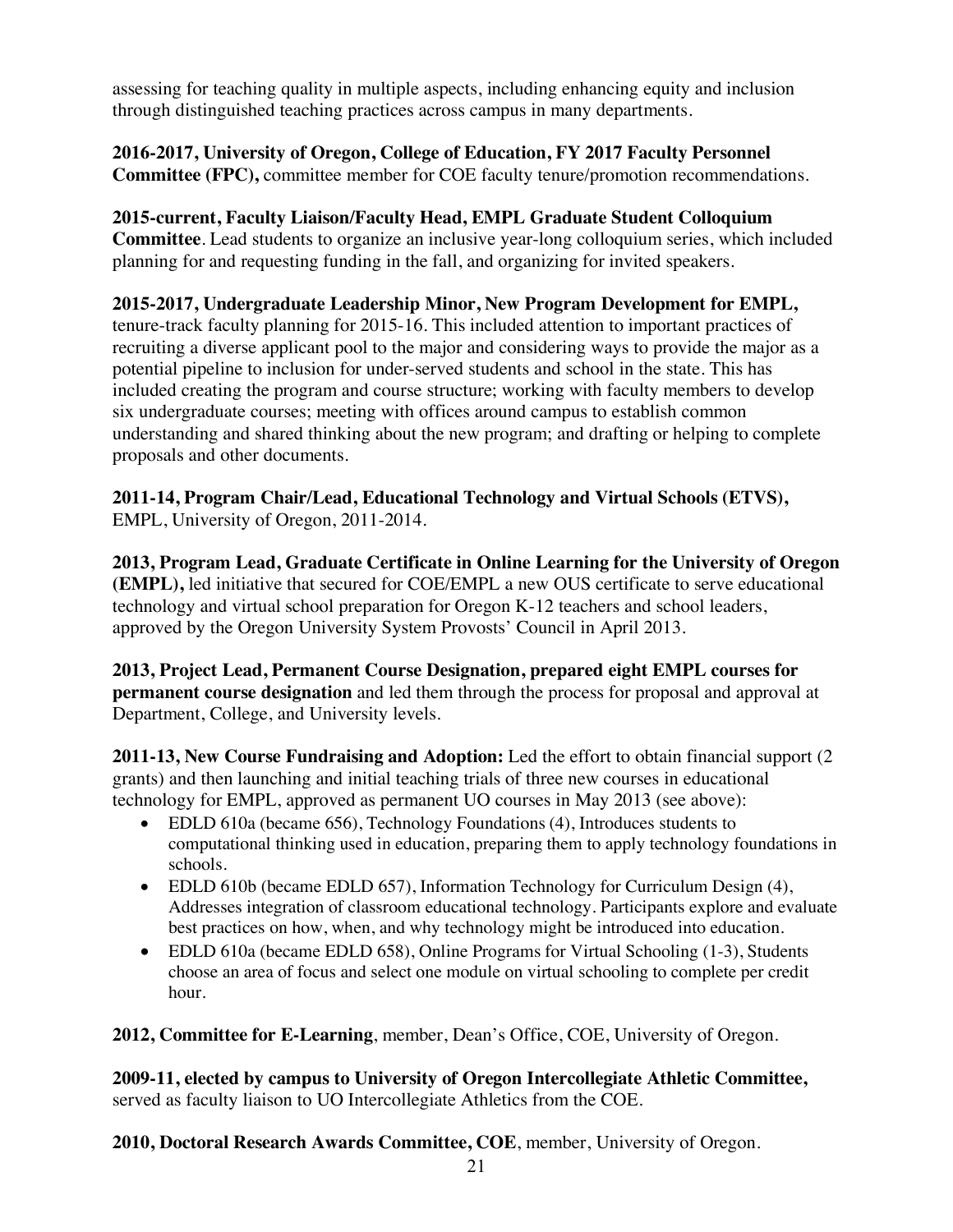**2009, Subcommittee of the COE Curriculum Committee on Assessment and Measurement**, member, University of Oregon.

**2009, College of Education IT Committee,** member, University of Oregon.

**2008-09, Qualitative Methods Committee,** member, College of Education, University of Oregon.

**2007-08, Educational Technology Steering Committee, University of Oregon,** 2007-2008. Allocation of funds to support campus instructional technology and facilities including classroom improvements, student labs, network infrastructure; faculty development and training in the use of technology resources; curriculum development.

**2006-07, Quantitative Methods Committee, College of Education,** University of Oregon.

**2005-06, College Curriculum Committee, College of Education,** University of Oregon.

## **CONSULTING**

**2012-2013: Harvard Virtual Performance Assessments, Science Education,** Creation, use and validation of mIRT-bayes model to analyze results of Virtual Performance Assessment (VPA) trials.

**2012-2013: Computer-Adaptive Testing with Mobile Devices**, "Mind the Gap-Targeting Differences in Patients' Current and Preferred Abilities," Patient-Centered Outcomes Research Institute (PCORI).

**2009-2010: ATC21S - Assessment & Teaching of 21st Century Skills**, Expert Panel, Digital Literacy: Social Networking, Generating Constructs for 21st Century Skills, Paris, France, 2010, and Core Member, Methodological Working Group, 2009-2010.

**2008-2010: Co-director, UC Berkeley Evaluation and Assessment Research Center**, Sept. 2008-April 2010.

**2005, State of Alaska SBA Standard Setting,** for No Child Left Behind (NCLB) Alaska State Mathematics Testing Validation, Data Recognition Corporation, Bookmark Standard Setting, May 17-20, Anchorage, Alaska.

**2004, Stanford Research International, Consultant in Educational Measurement**, ASK Project, "Evaluative Research Studies: SRI International and FOSS Partnership."

**2001, Usability Evaluation of Computer Interfaces,** Personal Information Management (PIM) features of Outlook Microsoft Email Client, with Nicolas Ducheneaut, Bell Labs Research.

## **TEACHING: Courses**

*Dr. Scalise has a strong teaching record at both the graduate and undergraduate levels. She has extensive experience, research and preparation in both traditional classroom instruction and in online instruction. Her primary teaching areas are in data science courses including advanced predictive modeling in data science for the University of Oregon and the psychometric series in*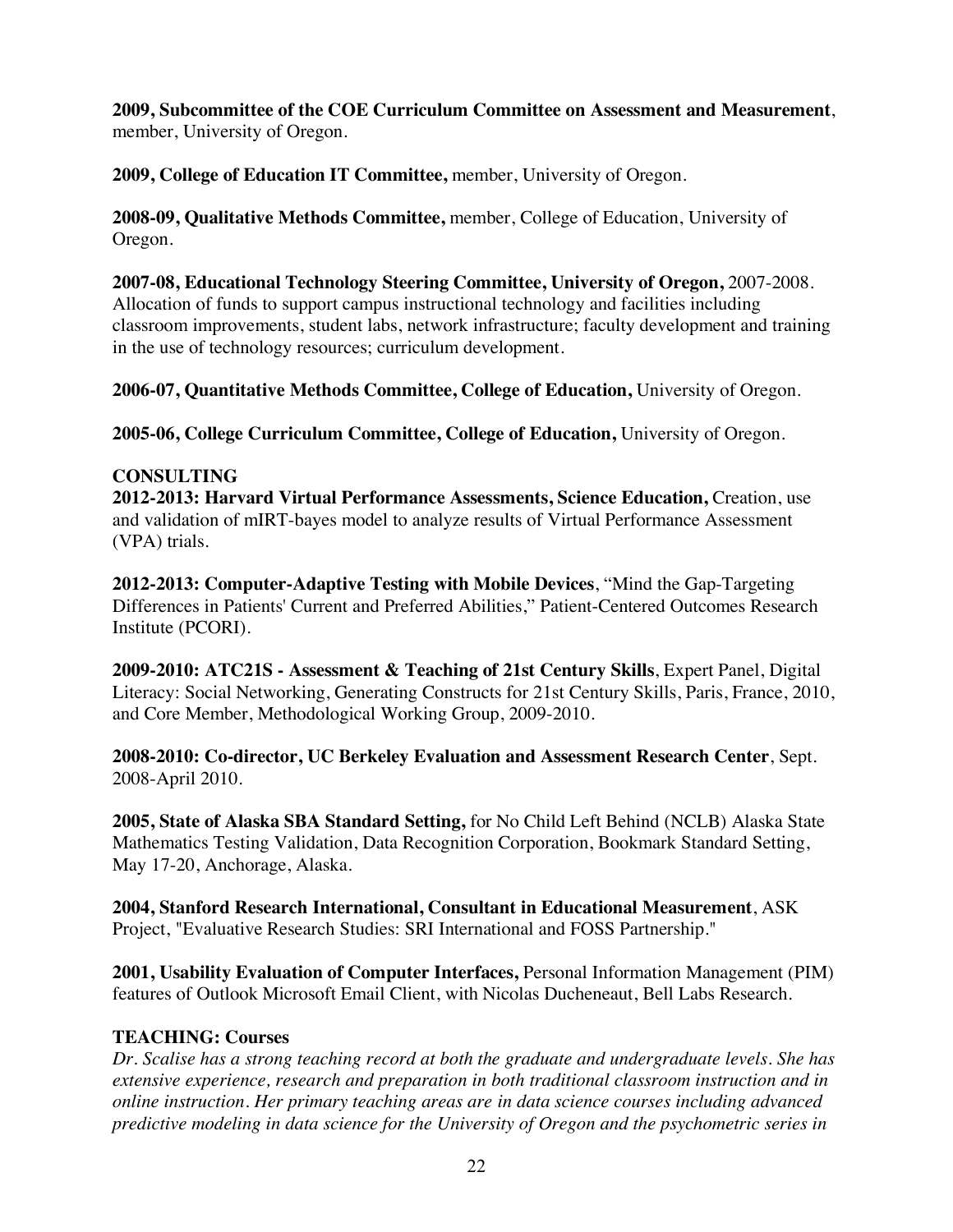*measurement and assessment; data analytics and data in decision making for leadership contexts; cognitive science and advanced learning theory courses; instructional technology courses for graduate students.*

- 1. Advanced Predictive Modeling, Data Science series (Graduate Level), University of Oregon.
- 2. Data in Decision Making, LEADS minor data science (Undergraduate Level), University of Oregon
- 3. Item Response Theory I &II, and Advance Measurement, Psychometrics series (Graduate), University of Oregon
- 4. Survey and Questionnaire Design and Analysis: Psychology and Analysis of Survey Response (Graduate), University of Oregon
- 5. Applied Statistical Analysis/Quantitative Methods (Data Science), University of Oregon
- 6. Introduction to Measurement and Assessment (Measurement I); Measurement and Decision-making; Measurement and Assessment Research, University of Oregon
- 7. Databased Decision-Making (Data Science), University of Oregon
- 8. Analysis of Teaching and Learning (Cognitive Science & Advanced Learning Theory), University of Oregon
- 9. Examining Leadership Effectiveness through Professional Development (Undergraduate), University of Oregon
- 10. Exploring Leadership (Undergraduate), University of Oregon
- 11. Curriculum Design and Delivery (Undergraduate), University of Oregon
- 12. Technology Foundations (Master's), University of Oregon
- 13. Information Management and Decision Making (Master's), University of Oregon
- 14. Information Technology for Curriculum Design (Master's), University of Oregon
- 15. Development of Online Programs for Virtual Schooling (Master's), University of Oregon

## **DOCTORAL and GRADUATE STUDENT ADVISING:**

| <b>Advising</b> | <b>Last Name</b>   | <b>First Name</b> |       | <b>Dates</b> | Prog.      | Role  | <b>Status</b> |
|-----------------|--------------------|-------------------|-------|--------------|------------|-------|---------------|
|                 |                    |                   | EMPL  | 2018-        |            |       | Current       |
| 45              | Park, Sunhi (EMPL) |                   |       | now          | <b>PHD</b> | Chair |               |
|                 |                    |                   | EMPI. | $2016-$      |            |       | Current       |
| 44              | Adkins, Deb (EMPL) |                   |       | now          | <b>PHD</b> | Chair |               |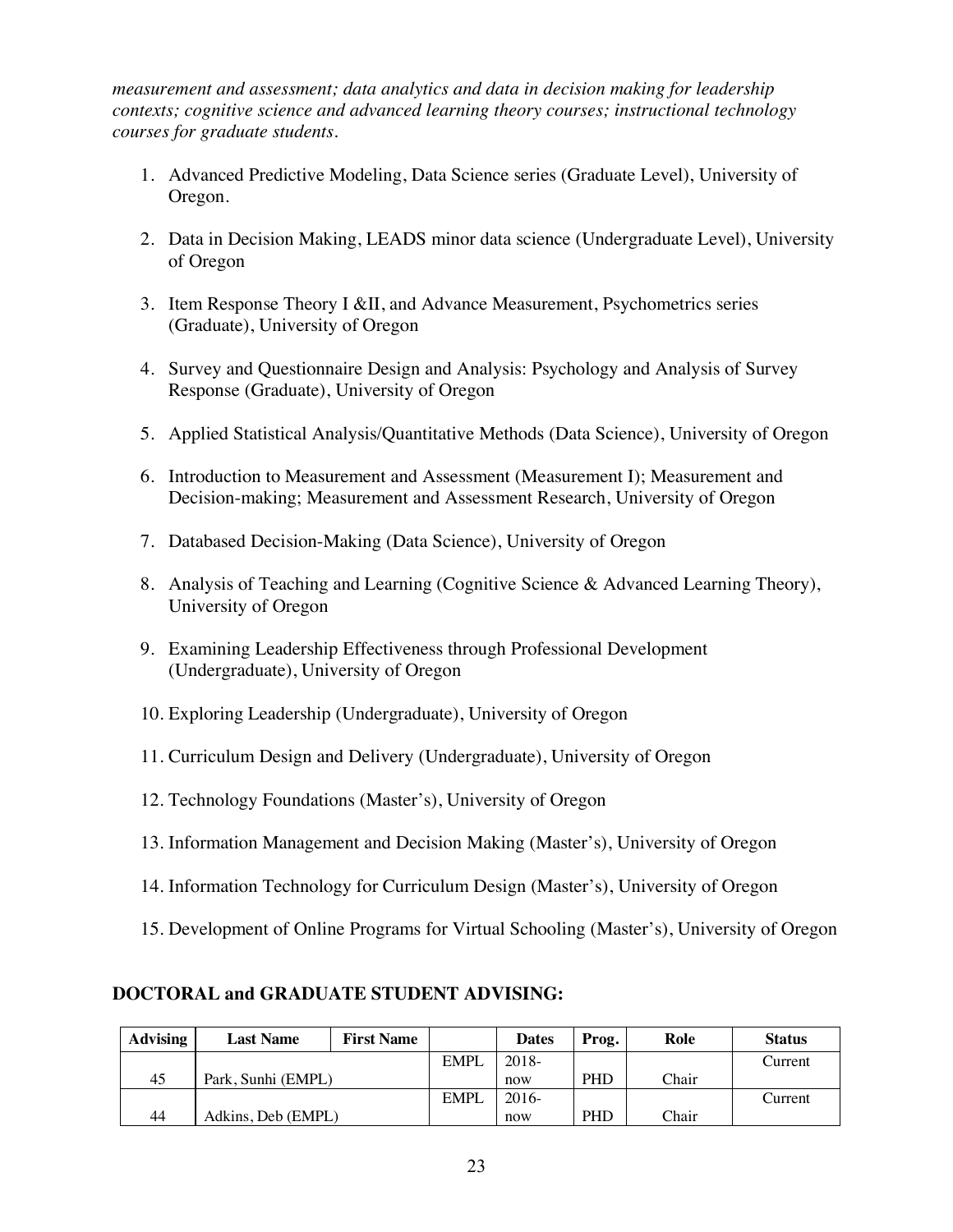|        |                               |               | <b>SPECS</b> | 2018-                |                             |               | Current  |
|--------|-------------------------------|---------------|--------------|----------------------|-----------------------------|---------------|----------|
| 43     | Meng, Paul (SPECS)            |               |              | now                  | PHD                         | Member        |          |
|        |                               |               | <b>EMPL</b>  | 2016-                |                             |               | Current  |
| 42     | Thier, Michael (EMPL)         |               |              | now                  | <b>PHD</b>                  | Member        |          |
|        | Sundstrom, Krystal (Educ.     |               | <b>EDST</b>  | 2016-                |                             |               | Current  |
| 41     | Studies)                      |               |              | now                  | <b>PHD</b>                  | Member        |          |
|        |                               |               | <b>EMPL</b>  | 2017-                |                             |               | Current  |
| 40     | Walsh, Brent (EMPL)           |               |              | now                  | <b>DED</b>                  | Chair         |          |
|        |                               |               | <b>EMPL</b>  | 2016-                |                             |               | Current  |
| 39     | Partsafas, Andrea (EMPL)      |               |              | now                  | <b>DED</b>                  | Chair         |          |
|        |                               |               | <b>EMPL</b>  | 2018-                | <b>DED</b>                  |               | Current  |
| 38     | Bowers, Bethany<br>Cox, Kelly |               |              | now                  |                             | Chair         |          |
|        |                               |               | <b>EMPL</b>  | 2018-                | <b>DED</b>                  |               | Current  |
| 37     |                               |               |              | now                  |                             | Chair         |          |
|        |                               |               | <b>EMPL</b>  | 2018-                | <b>DED</b>                  |               | Current  |
| 36     | Eder (Spitzer), Dayle         |               |              | $\operatorname{now}$ |                             | Chair         |          |
|        |                               |               | <b>EMPL</b>  | 2018-                | <b>DED</b>                  |               | Current  |
| 35     | Goodrich, Deanna              |               |              | now                  |                             | Chair         |          |
|        |                               |               | <b>EMPL</b>  | 2018-                | <b>DED</b>                  |               | Current  |
| 34     | Mitchell, S. Renee            |               |              | now                  |                             | Chair         |          |
|        |                               |               | <b>EMPL</b>  | 2018-                | <b>DED</b>                  |               | Current  |
| 33     | Schreder, Karen               |               |              | now                  |                             | Chair         |          |
|        |                               |               | <b>SPECS</b> |                      |                             |               | Deg.     |
| 32     | Alresheed                     | Fahad         |              | 2018                 | PHD                         | Member        | Complete |
|        |                               |               | <b>EMPL</b>  |                      |                             |               | Deg.     |
| 31     | <b>Barrett</b>                | Geoffrey      |              | 2018                 | <b>DED</b>                  | Chair         | Complete |
|        |                               |               | <b>EMPL</b>  |                      |                             |               | Deg.     |
| 30     | Sproles                       | Kraig         |              | 2018                 | <b>DED</b>                  | Chair         | Complete |
|        |                               |               | <b>PSYCH</b> | 2018                 |                             |               | Deg.     |
| 29     | Iurino                        | Kathryn       |              |                      | PHD                         | Member        | Complete |
|        |                               |               | <b>EMPL</b>  | 2018                 |                             |               | Deg.     |
| 28     | Christensen                   | Morgan        |              |                      | <b>DED</b>                  | Member        | Complete |
|        |                               |               | <b>EMPL</b>  |                      |                             |               | Deg.     |
| 27     | Guerreiro                     | Meg           |              | 2017                 | PHD                         | Chair         | Complete |
|        |                               |               | <b>SPED</b>  |                      |                             |               | Deg.     |
| 26     | Chen                          | Chieh-Yu      |              | 2017                 | PHD                         | Member        | Complete |
|        |                               |               | <b>EMPL</b>  |                      |                             |               | Deg.     |
| $25\,$ | Oskui-Tabrizi                 | Nargas        |              | 2014                 | $\ensuremath{\mathsf{DED}}$ | Chair         | Complete |
|        |                               |               | <b>EMPL</b>  |                      |                             |               | Deg.     |
| 24     | Yang                          | Li-Hsien      |              | 2014                 | MS                          | Advisor/Chair | Complete |
|        |                               |               | <b>EMPL</b>  |                      |                             |               | Deg.     |
| 23     | M'Enesti                      | Milan         |              | 2013                 | <b>MS</b>                   | Advisor/Chair | Complete |
|        |                               |               | <b>EMPL</b>  |                      |                             |               | Deg.     |
| $22\,$ | Wubbold                       | Joseph        |              | 2013                 | <b>DED</b>                  | Chair         | Complete |
|        |                               |               | <b>EMPL</b>  |                      |                             |               | Deg.     |
| 21     | <b>Byers</b>                  | <b>Brandy</b> |              | 2012                 | <b>DED</b>                  | Member        | Complete |
|        |                               |               | <b>EMPL</b>  |                      |                             |               | Deg.     |
| 20     | Chung                         | Juyoung       |              | 2012                 | PHD                         | Chair         | Complete |
|        |                               |               | <b>EMPL</b>  |                      |                             |               | Deg.     |
| 19     | Gomez                         | Angela        |              | 2012                 | <b>DED</b>                  | Member        | Complete |
|        |                               |               | <b>EMPL</b>  |                      |                             |               | Deg.     |
| 18     | James                         | Dena          |              | 2012                 | PHD                         | Chair         | Complete |
|        |                               |               | <b>EMPL</b>  |                      |                             |               | Deg.     |
| 17     | Short                         | Barbara       |              | 2012                 | <b>DED</b>                  | Chair         | Complete |
|        |                               |               | <b>EMPL</b>  |                      |                             |               | Deg.     |
| 16     | Clark                         | La Kisha      |              | 2011                 | <b>DED</b>                  | Member        | Complete |
|        |                               |               | <b>EMPL</b>  |                      |                             |               | Deg.     |
| 15     | Dellabough                    | Kassia        |              | 2011                 | PHD                         | Chair         | Complete |
|        |                               |               |              |                      |                             |               |          |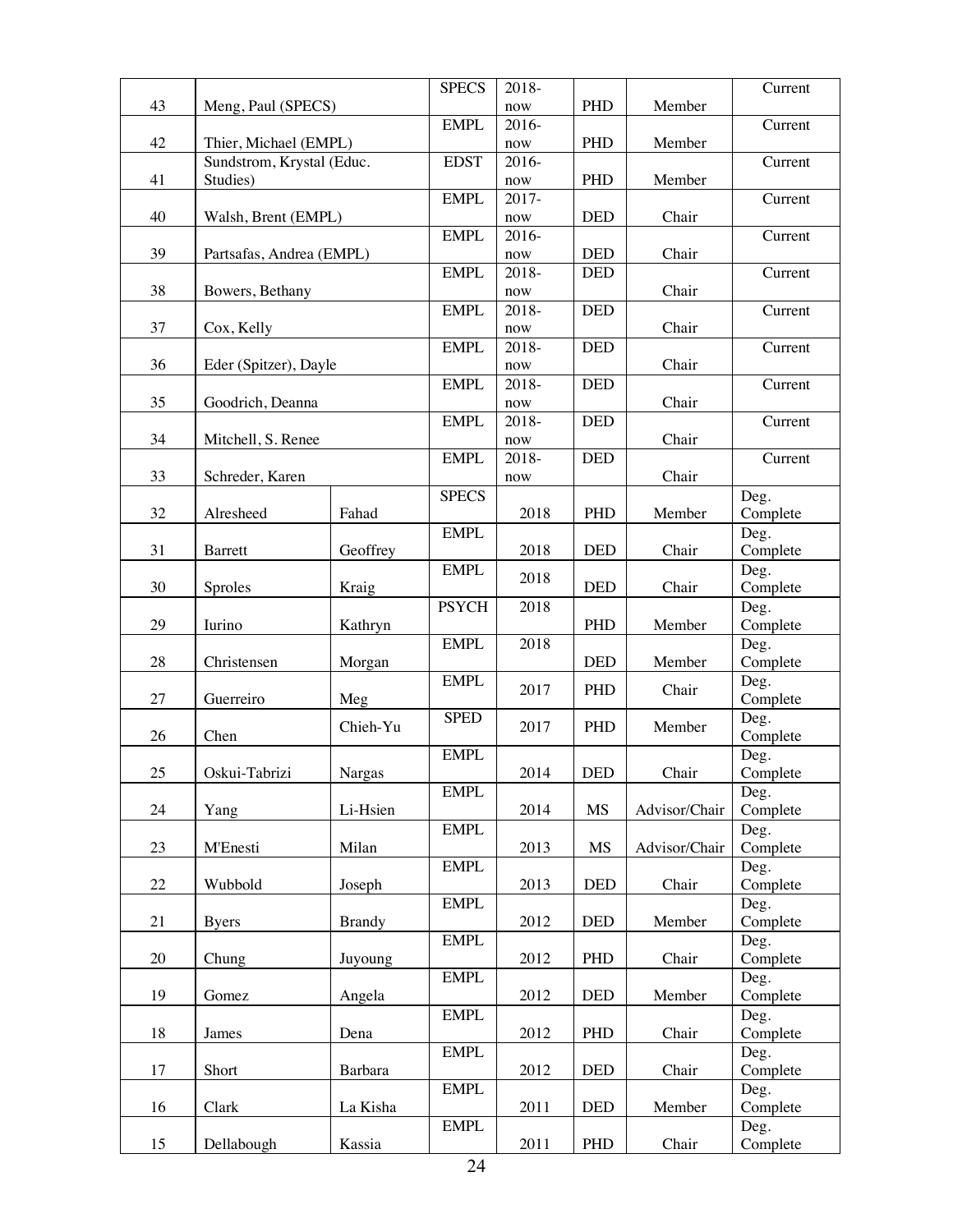|                |                 |           | <b>EDLD</b> |      |            |        | Deg.     |
|----------------|-----------------|-----------|-------------|------|------------|--------|----------|
| 14             | Clott           | Aimee     |             | 2010 | <b>PHD</b> | Member | Complete |
|                |                 |           | <b>EDLD</b> |      |            |        | Deg.     |
| 13             | Williams        | Marilyn   |             | 2010 | <b>DED</b> | Member | Complete |
|                |                 |           | <b>EDLD</b> |      |            |        | Deg.     |
| 12             | Dey             | John      |             | 2009 | <b>DED</b> | Member | Complete |
|                |                 |           | <b>EDLD</b> |      |            |        | Deg.     |
| 11             | Garrison Duncan | Amber     |             | 2009 | PHD        | Member | Complete |
|                |                 |           | <b>EDLD</b> |      |            |        | Deg.     |
| 10             | Hahn            | Sara      |             | 2009 | <b>DED</b> | Chair  | Complete |
|                |                 |           | <b>EDLD</b> |      |            |        | Deg.     |
| 9              | Jablonski       | Dennis    |             | 2009 | PHD        | Member | Complete |
|                |                 |           | <b>EDLD</b> |      |            |        | Deg.     |
| 8              | Sequeira        | Carlos    |             | 2009 | <b>DED</b> | Chair  | Complete |
|                |                 |           | <b>EDLD</b> |      |            |        | Deg.     |
| 7              | Alverson        | Charlotte |             | 2008 | PHD        | Member | Complete |
|                |                 |           | <b>EDLD</b> |      |            |        | Deg.     |
| 6              | Inman           | Susan     |             | 2008 | <b>DED</b> | Member | Complete |
|                |                 |           | <b>EDLD</b> |      |            |        | Deg.     |
| 5              | Taylor          | Christine |             | 2008 | <b>DED</b> | Member | Complete |
|                |                 |           | <b>EDLD</b> |      |            |        | Deg.     |
| $\overline{4}$ | Vorapanya       | Sermsap   |             | 2008 | <b>DED</b> | Member | Complete |
|                |                 |           | <b>EDLD</b> |      |            |        | Deg.     |
| 3              | Gupta           | Saroj     |             | 2007 | <b>DED</b> | Chair  | Complete |
|                |                 |           | <b>EDLD</b> |      |            |        | Deg.     |
| $\overline{2}$ | Peper           | Alan      |             | 2007 | PHD        | Member | Complete |
|                |                 |           | <b>EDLD</b> |      |            |        | Deg.     |
| 1              | Chung           | Holly     |             | 2005 | <b>DED</b> | Member | Complete |

#### **EPISODIC LEARNING & EQUITY for LEARNING WORKSHOPS: K. Scalise**

- 9. Scalise, K. (2013). Agile Development for Technology-Enhanced Assessments: Processes and Tools, ETS, Princeton, NJ.
- 8. Scalise, K. (2012). Computerized Adaptive Testing (CAT) Workshop, Chulalongkorn University, Bangkok, Thailand.
- 7. Scalise, K. (2010). Master Class: Innovative Item Types and Outcome Spaces in Measurement and Assessment, Chicago, IL.
- 6. Scalise, K. (2009). Teachers Workshops, Formative Assessment, Vanderbilt University, at Farmington, AK.
- 5. Scalise, K, Wilson, M., Albornoz Reitze, **A.,** Lin, Y.-H., Galpern, A., (2009). Development and Use of Innovative Item Types in Computer-Based Testing, Agile Development Workshop for National Council on Measurement in Education.
- 4. Scalise, K. (2009). Teachers Workshops, Formative Assessment, University of Michigan, at Ann Arbor, MI.
- 3. Scalise, K. (2007). Scoring Process Training Workshop, Teacher Workshops, Urban Assembly, College-Readiness Performance Assessment System (C-PAS), New York.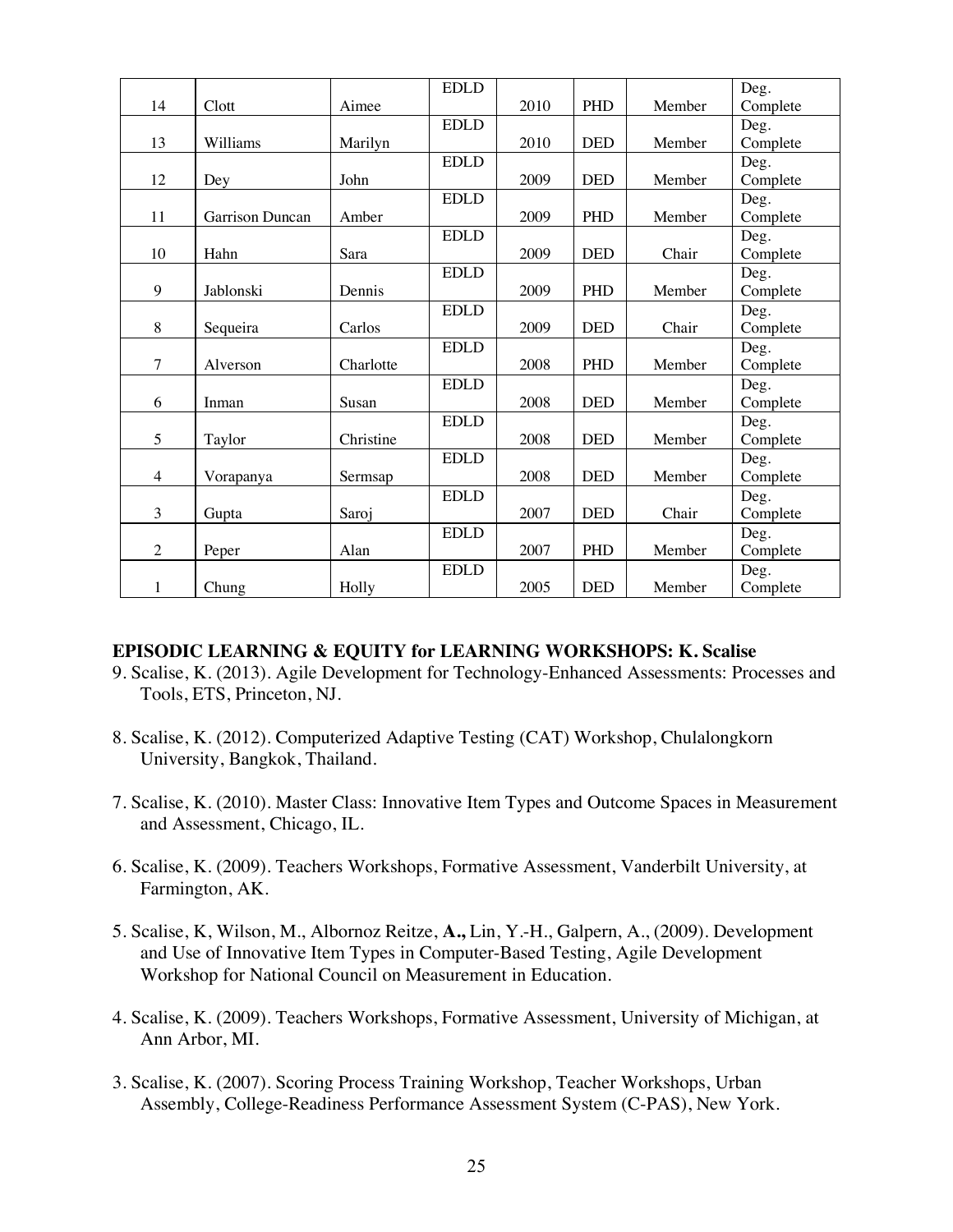- 2. Scalise, K. (2004). Mapping Student Understanding, Episodic Learning Workshop for Professional Development of Tutors and Instructors, Student Learning Center, University of California, Berkeley.
- 1. Scalise, K. & Claesgens, J. (2002). Assessment in Science: A Framework for Promoting Conceptual Understanding in Chemistry, Curriculum and Resource Development Seminar, Lawrence Hall of Science, University of California, Berkeley.

# **HONORS, AWARDS, FELLOWSHIPS ETC.:**

- 2018, Faculty Excellence Award, University of Oregon.
- 2017, Journal of Educational Measurement (JEDM), A Top Downloaded Publication (among the top), "Modeling Data From Collaborative Assessments: Learning in Digital Interactive Social Networks"
- 2016, Online Learning Journal, 8th Most Downloaded Article for 2016, "Assessment of Learning in Digital Interactive Social Networks: A Learning Analytics Approach "
- 2015, Assessment for e-Learning for paper on "Assessment for e-Learning: Case studies of an emerging field"
- 2014, JCE Most Read Articles 2014, Journal of Chemical Education: "What Does a Student" Know Who Earns a Top Score on the Advanced Placement Chemistry Exam?"
- 2014, ACS Editors' Choice Selection, American Chemical Society.
- 2013-2014, National Council on Measurement in Education, Program Co-Chair appointment.
- 2012-2013: Columbia University, Neuroscience Department, Visiting Research Scientist appointment.
- 2012-2013: Teachers College, Columbia University, Department of Communication, Computing & Technology, Visiting Scholar appointment.
- 2012, National Association for Research in Science Teaching, Top Five Articles for 2012, awarded for "Student Learning in Science Simulations: Design Features That Promote Learning Gains," Journal of Research in Science Teaching (JRST).
- 2011, U.S. Department of Education, Certification of Recognition for Outstanding Work for the Department's Race to the Top Assessment Program.
- 2007-2008, UC Berkeley, Department of Chemistry, Visiting Scholar Appointment
- 2007, Early Career Teaching Award, University of Oregon.
- 2006, University of Oregon, Instructional Technology Fellowship.
- 2002, University of California, Berkeley, Department of Education Marascuilo Fellowship.
- 2001, University of California, Berkeley, Department of Chemistry Summer Fellowship.
- 1999, University of California, Berkeley, Incentive Award.
- 1996, Writing, Winner, CASE Excellence Award team project.
- 1995, Multimedia and Web Development, Excellence in Performance Award, University of California, Berkeley.

## **PREVIOUS PROFESSIONAL EXPERIENCE: Science Writing and Multimedia Development**

- 2002-2005 Chancellor's Speechwriter, Public Affairs, University Development, University of California, Berkeley.
- 2001-02 Senior Science Writer responding to public commentary hearings, California State Dept. of Education, Curriculum Frameworks Division, California State K-12